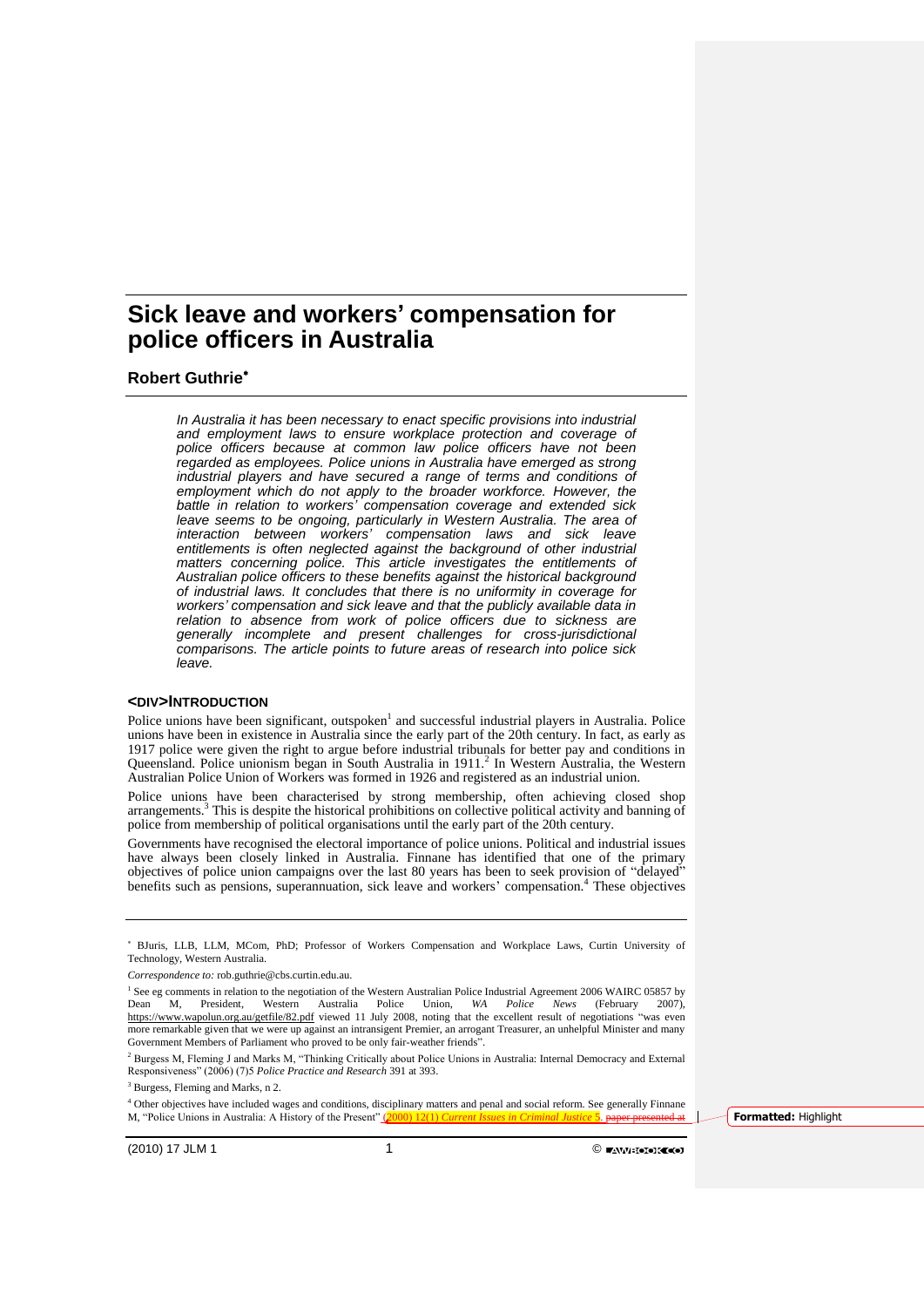are closely aligned to health and safety concerns in relation to police. Swanton points out that, given that there are over 35,000 sworn police,<sup>5</sup> the costs of lost time, early retirement, compensation and medical treatment are enormous. He notes that some of the factors contributing to these costs (eg resignations and recruitment) at times become the subject of industrial dispute and political manoeuvrings,<sup>6</sup> which further reduces the quality of police officers' working environments.<sup>7</sup>

This article is concerned with the issue of sick leave and workers' compensation entitlements for police officers. It discusses the apparent lack of uniformity in entitlements in Australia in relation to police sick leave and workers' compensation coverage.<sup>8</sup>

First, Western Australia remains the only Australian jurisdiction which does not provide workers' compensation coverage for police officers who suffer injury or disease through work. The article briefly examines the legal status of police officers.

Secondly, Western Australian police officers appear to have superior sick leave entitlements compared to officers in other Australian jurisdictions. However, this cluster of entitlements needs to be considered against the lack of coverage for workers' compensation. A range of sick leave options is reviewed in an examination of the nature and rate of injury and disease affecting police officers and the current coverage of officers for workers' compensation.

Thirdly, the use of sick leave by police officers is the source of continued investigation and concern in several Australian jurisdictions. The article examines the available data in relation to sick leave and workers' compensation claims.

Finally, the article reflects upon the lack of statistically uniform data in relation to injury and disease experienced by police officers in Australia. The article concludes that management of sick leave and workers' compensation claims would be improved if police department administrations gave priority to uniform data collection. It proposes that there is much to be gained from cross-border comparisons of the rates of absence from work caused through work and non-work-related illnesses.

#### **<DIV>THE EMPLOYMENT STATUS OF POLICE OFFICERS IN AUSTRALIA**

At common law Australian police do not fall within the employer-employee relationship. This position seems to remain stubbornly persistent despite some cracks in judicial opinion<sup>9</sup> and growing commentator criticism of the failure of the common law to review the status of police.<sup>10</sup> The oft-

the "History of Crime Policing and Punishment" Conference, Australian National University hcpp/finnane.pdf viewed 8 July 2008. [AQ: change OK? Yes thanks ok] See also Burgess,

## Fleming and Marks, n 2.

<sup>5</sup> These data relate to a 1987 study: see Swanton B, "Police Work and Its Health Impacts", *Australian Institute of Criminology, Research Brief No 7* (1987) p 2, [http://www.aic.gov.au/documents/8/4/5/%7B8452E541-A7D6-45C7-93B0-](http://www.aic.gov.au/documents/8/4/5/%7B8452E541-A7D6-45C7-93B0-5306400C35D7%7Dti07.pdf) [5306400C35D7%7Dti07.pdf](http://www.aic.gov.au/documents/8/4/5/%7B8452E541-A7D6-45C7-93B0-5306400C35D7%7Dti07.pdf) viewed 10 July 2008. For recent statistics on sworn police numbers, see Table 3 below.

<sup>6</sup> Note the strident comments of the President of the Western Australia Police Union asserting that the Labor Government had a "fascist pay stance" in relation to wage negotiations: "Police Told to Prepare for Bitter Pay Dispute" (23 June 2009), <http://www.abc.net.au/news/stories/2008/06/23/2282749.htm?site=southwestwa> viewed 11 July 2008. See also the pressure applied by Opposition spokesperson on police matters, Shadow Minister for Employment Protection Murray Cowper, in his statement on 27 February 2008, "Police Compensation Bill Stalled by Carpenter Government Since 2006", <http://murraycowper.com/mediareleases/policecompensation.pdf> viewed 19 March 2010.  $7$  Swanton, n 5, p 2.

<sup>8</sup> This issue is also one of the matters nominated for further research by Lynch J, "Australian Police Workforce Planning Priority Research Directions – A Scoping Paper", *Australasian Centre for Policy Policing Research, Report No 148.1* (2006), [http://webcache.googleusercontent.com/search?q=cache:v19Gmxz8deQJ:environmentcrimes.com/Police/Education%2520Res](http://webcache.googleusercontent.com/search?q=cache:v19Gmxz8deQJ:environmentcrimes.com/Police/Education%2520Resourses/Australian%2520police%2520workforce%2520planning%2520priority%2520research%2520directions%2520A%2520scoping%2520paper%2520.pdf+Lynch+J,+%E2%80%9CAustralian+Police+Workforce+Planning&cd=1&hl=en&ct=clnk&gl=au) [ourses/Australian%2520police%2520workforce%2520planning%2520priority%2520research%2520directions%2520A%2520s](http://webcache.googleusercontent.com/search?q=cache:v19Gmxz8deQJ:environmentcrimes.com/Police/Education%2520Resourses/Australian%2520police%2520workforce%2520planning%2520priority%2520research%2520directions%2520A%2520scoping%2520paper%2520.pdf+Lynch+J,+%E2%80%9CAustralian+Police+Workforce+Planning&cd=1&hl=en&ct=clnk&gl=au) [coping%2520paper%2520.pdf+Lynch+J,+%E2%80%9CAustralian+Police+Workforce+Planning&cd=1&hl=en&ct=clnk&gl=](http://webcache.googleusercontent.com/search?q=cache:v19Gmxz8deQJ:environmentcrimes.com/Police/Education%2520Resourses/Australian%2520police%2520workforce%2520planning%2520priority%2520research%2520directions%2520A%2520scoping%2520paper%2520.pdf+Lynch+J,+%E2%80%9CAustralian+Police+Workforce+Planning&cd=1&hl=en&ct=clnk&gl=au) [au](http://webcache.googleusercontent.com/search?q=cache:v19Gmxz8deQJ:environmentcrimes.com/Police/Education%2520Resourses/Australian%2520police%2520workforce%2520planning%2520priority%2520research%2520directions%2520A%2520scoping%2520paper%2520.pdf+Lynch+J,+%E2%80%9CAustralian+Police+Workforce+Planning&cd=1&hl=en&ct=clnk&gl=au) **[AQ: I have added this new link – pl check OK** wonderful work] viewed 19 March 2010.

9 For example, *Konrad v Victoria Police* (1998) 152 ALR 132; 78 IR 54; *Re Australian Federal Police Association* (1997) 73 IR 155; and *Attorney General* (*NSW*) *v Perpetual Trustee Co Ltd* (1952) 85 CLR 237, in particular Dixon J (at 252) who seemed to departed from the majority on this point.

See generally the excellent survey in Carabetta J, "Employment Status of the Police in Australia" (2003) MULR 1, <http://www.austlii.edu.au/au/journals/MULR/2003/1.html> viewed 7 April 2010.

 $\circledcirc$  if the contract of the contract of the contract of the contract of the contract of the contract of the contract of the contract of the contract of the contract of the contract of the contract of the contract of the

**Formatted:** Highlight **Formatted:** Highlight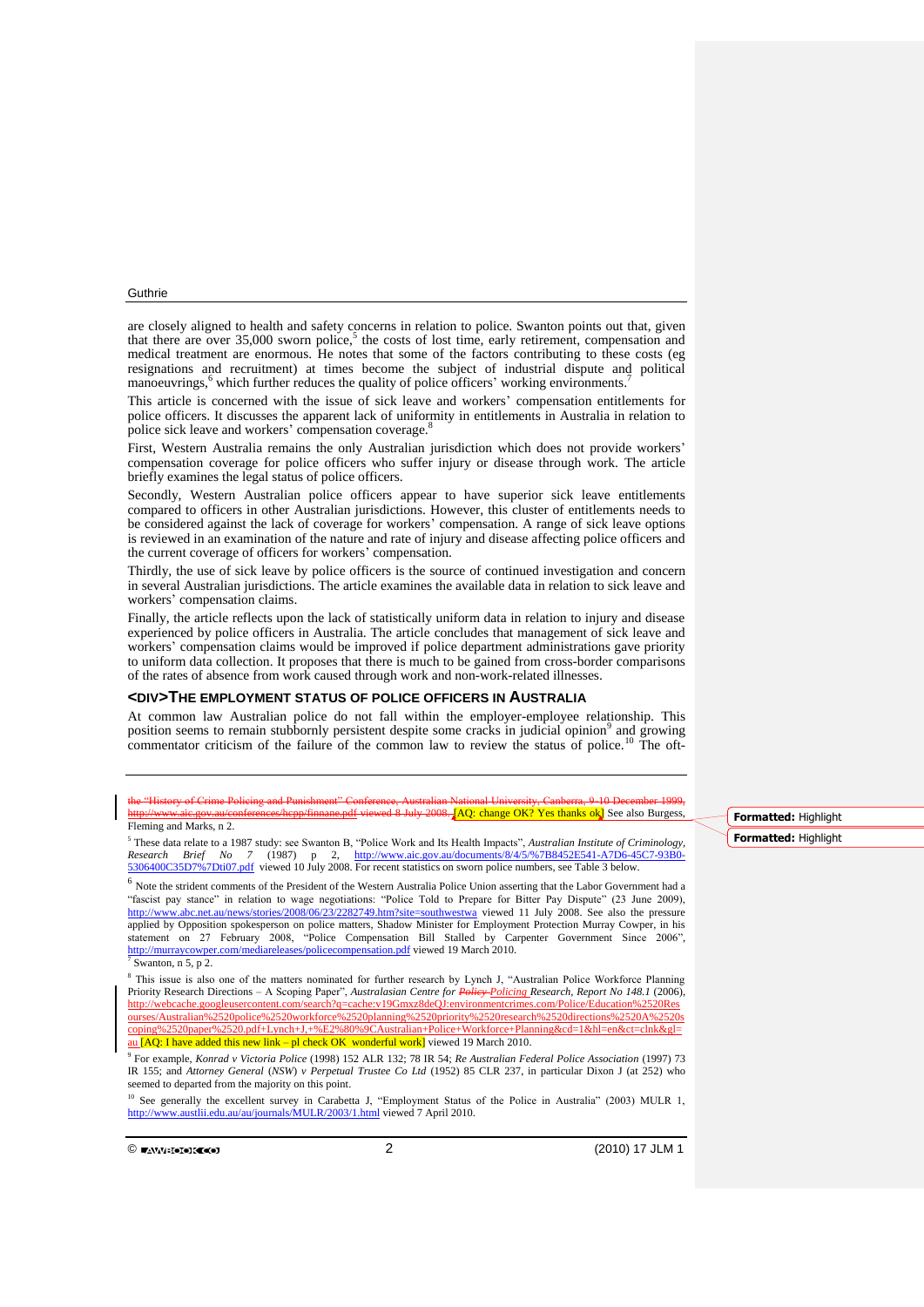quoted authority for this proposition is *Attorney-General* (*NSW*) *v Perpetual Trustee Co Ltd* (1955) 92 CLR 113<sup>11</sup> which, together with a number of other cases,<sup>12</sup> holds that police officers are not employees but are office-holders with "original authority" in the execution of their duties. It has been observed that because police exercise special discretionary powers derived from the law itself, a police officer is a servant to the law and not to any other authority. In addition, police officers swear an oath of office.

These factors have led some superior courts to hold police to be outside the normal employeremployee relationship. As a consequence and important for the purposes of this discussion, the ability of police officers to obtain the protection of employment laws has been vexed. Police officers in most States and Territories have the protection of most employment laws by reason of special deeming provisions. State and Territory legislatures, being aware of the common law restrictions on the status of police officers, have moved to specifically include police officers in a range of employment-related legislation by amending threshold definitions of the employment relationship to broaden their scope beyond the common law. This is particularly the case in industrial matters.

More recently, this approach has broadened to include the deeming of police to be employees and/or workers for the purposes of occupational health and safety and workers' compensation. There is case law which holds that police officers will be regarded as employees for the purpose of the *Disability Discrimination Act 1992* (Cth), on the basis that the definition of "employee" under that Act encompasses the nature of the relationship between a police officer and Police Commissioner.

Police officers have also succeeded with claims under State and Territory anti-discrimination laws.<sup>13</sup> These cases may have some significance because they leave the way open for police officers to pursue claims (grounded upon anti-discrimination principles) relating to sick leave entitlements which may not have been granted or which may have been granted subject to conditions which do not apply to other forms of leave. In addition (as discussed below), the arbitrary application of regulations to terminate an officer's service on the grounds of ill health may be in breach of disability discrimination laws.

## **<DIV>THE NATURE AND RATE OF INJURY AND DISEASE AFFECTING POLICE OFFICERS**

There is abundant literature to support the proposition that police officers are engaged in dangerous work. While significant publicity and media attention are given to the high incidence of injury and disease to police officers caused through intentional violence inflicted upon police officers, an even higher incidence of injury and disease to police officers can be attributed to accidental injury and contraction of disease. Also, considerable reliance is placed upon data obtained and research conducted in the United States of America which may not have direct application in Australia, due largely to the significant difference in gun ownership laws and the use of firearms by police officers<br>in Australia<sup>14</sup> in Australia.

However, save for injuries inflicted by firearms, the United States literature has some resonance with the Australian situation where there are corresponding data. Mayhew, in her comprehensive international literature review of occupational health and safety risks to police officers, highlights the

<sup>&</sup>lt;sup>11</sup> A decision on appeal from the High Court to the Privy Council.

<sup>&</sup>lt;sup>12</sup> For example in Western Australia, see *Minister of Police v Western Australian Union of Workers* [2000] WAIR Comm 226, in particular the extensive survey in the judgment of Sharkey P (with whom Commissioners Fielding and Scott agreed) as well as *Irvin v Whitrod (No 2)* [1978] Qld R 271; *Sellars v Woods* (1982) 69 FLR 105.

<sup>13</sup> *Taylor v Western Australia* (*WA Police Service*) HEROC H99/49 (8 December 1999) (held that the claimant could proceed with claim; dismissed respondent's defence that HEROC had no jurisdiction based on the claimant not being an employee); *Trindall v New South Wales Commissioner of Police* [2005] FMCA 2 (officer established claim for disability discrimination based on sickle cell condition; treated unreasonably in work allocations/restricted duties); *Coleman v Commissioner of Police* [2001] NSWADT 34 (officer denied promotion alleged this was related to disability; succeeded in claim for damages and apology); *Zraika v Commissioner of Police, New South Wales Police* [2004] NSWADT 67 (discrimination on the grounds of visual impairment established; ordered to pay damages and properly assess application).

<sup>&</sup>lt;sup>14</sup> Swanton, n 5. Swanton notes that the rates of deaths and wounding by gunshot in Australia, compared to the United States of America, are infinitesimal.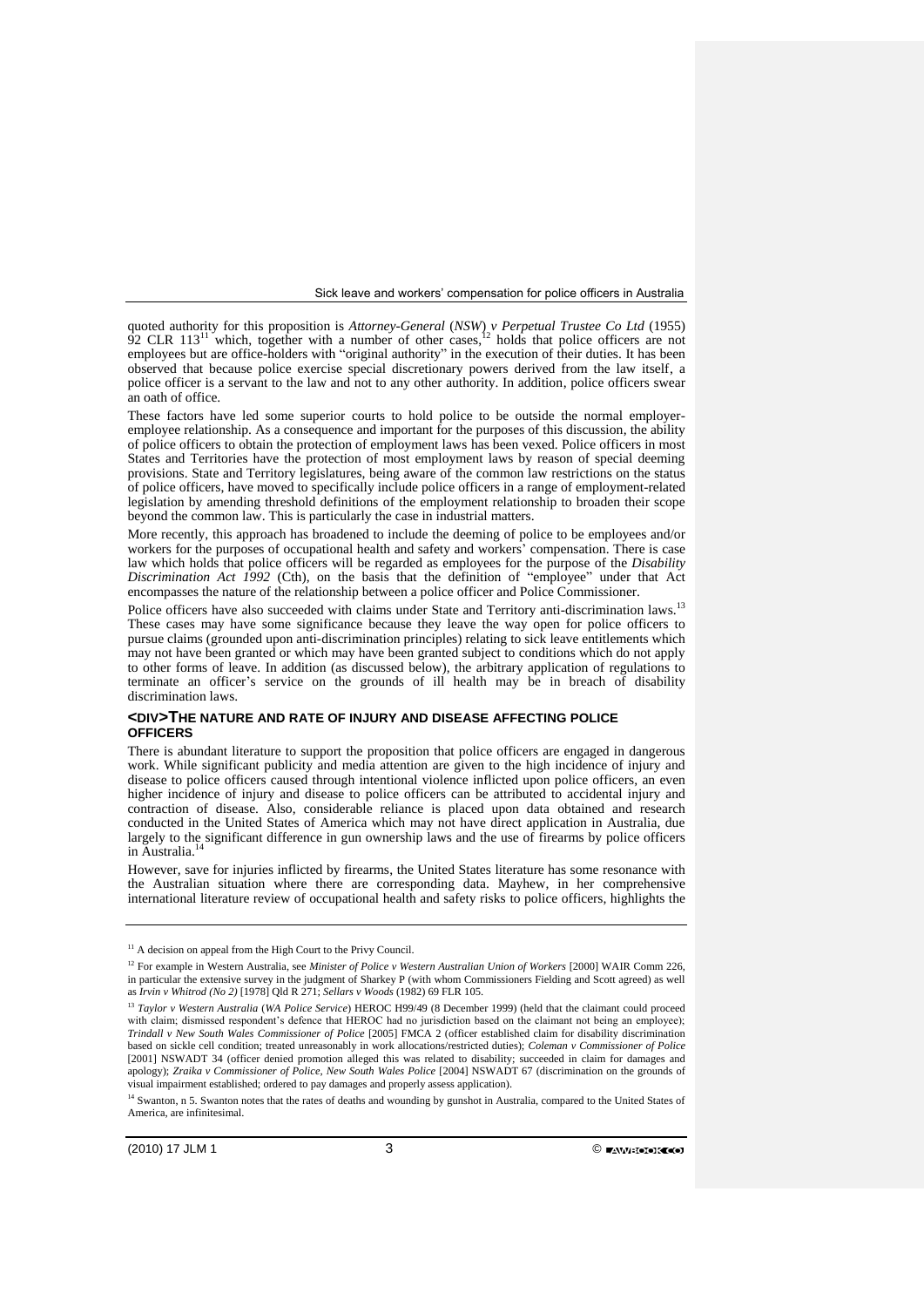diversity of potential dangers faced by police officers.<sup>15</sup> They include potential fatal injury and serious assaults, although she notes that relatively small numbers of police officers are killed in the course of their duties (about one per year). Police vehicle crashes result in more deaths than police officer homicides and are a considerable cause of concern. The numbers of assaults far exceed fatalities, and are probably increasing.<sup>16</sup> About 10% of all police officers are assaulted each year and Swanton notes police officers are subjected to higher rates of assault than the general community.<sup>17</sup>

In addition to the risk of assault, police officers face the additional risks of harm through exposure to communicable diseases, which include HIV, Hepatitis B and other debilitating viruses that may be transferred through attacks with syringes, bottles, saliva and airborne cough droplets. While the risk of HIV infection is low, the consequences are dire and give rise to serious anxiety.<sup>18</sup> Mayhew notes that police officers suffer stress through constant exposure to danger, traumatic events, prisoner threats, conflicting task demands, short-staffed stations, court appearances, departmental inquiries and work in isolated rural areas.<sup>19</sup>

Mayhew also notes that there may be gender differences in stress risks as women officers need to adapt to a male-dominated profession. Smith likewise notes that the hierarchical police culture and associated male-dominated workforce may lead some women to higher rates of alcohol intake (typical of male-dominated workplaces) due to peer pressure. He has noted that policewomen have reported higher rates of stress than their male counterparts.<sup>20</sup> These findings have been confirmed in recent United States studies which also show that ethnicity and race may be other predictors of stress and burnout.<sup>21</sup>

Mayhew and Chappell have identified three forms of workplace violence: external violence, clientinitiated violence and internal violence. External violence is perpetrated outside the organisation; typically, this is relevant to robberies and violence which take place in banks, taxis and convenience stores, to name just a few. In the case of police, this relates to such incidents as armed hold-ups and robberies which involve felonious behaviour.<sup>22</sup> Client-initiated violence relates to violence which is inflicted by customers [AQ: "clients"? – yes this is as it appears in the article] and involves the highest risks for police, security workers, prison guards, teachers and social security workers. Internal violence relates to the institutional use of power.

Allied with the stresses involved in police work are issues relating to chronic fatigue bought on by the ill effects of shiftwork and rosters.<sup>23</sup> The ill effects of shiftwork are now well known and police, like other emergency workers, can be rostered or on call at almost any time over 24 hours. The disruption of circadian rhythms affects the ability of police officers to perform complicated tasks such as highspeed car chases. It also reduces their capacity to recognise warning signs in unpredictable working environments.<sup>2</sup>

<sup>15</sup> Mayhew C, "Occupational Health and Safety Risks Faced by Police Officers", *Australian Institute of Criminology Paper No 196* (February 2001).

 $16$  Mayhew, n 15, p 2.

<sup>17</sup> Swanton, n 5, p 3.

<sup>18</sup> Mayhew, n 15, p 3.

<sup>19</sup> Mayhew, n 15, p 3.

<sup>&</sup>lt;sup>20</sup> Smith D, "Psychological Occupational Health Issues in Contemporary Police Work; A Review of the Research Evidence" (2005) 21(3) *Journal of Occupational Health and Safety ANZ* 217 at 220-221.

<sup>&</sup>lt;sup>21</sup> McCarty WP, Zhoa JS and Garland BE, "Occupational Stress and Burnout Between Male and Female Police Officers. Are There Differences?" (2007) 30(4) *Policing: An International Journal of Police Strategies & Management* 672.

<sup>&</sup>lt;sup>22</sup> Mayhew C and Chappell D, "Occupational Violence: Types, Reporting Patterns, and Variations between Health Sectors", *Working Paper Series, Industrial Relations Research Centre, University of New South Wales* (2001), <http://wwwdocs.fce.unsw.edu.au/orgmanagement/WorkingPapers/wp139.pdf> viewed 19 March 2010.

<sup>23</sup> Mayhew, n 15, p 3.

 $24$  Mayhew, n 15, p 3.

 $\circledcirc$  (2010) 17 JLM 1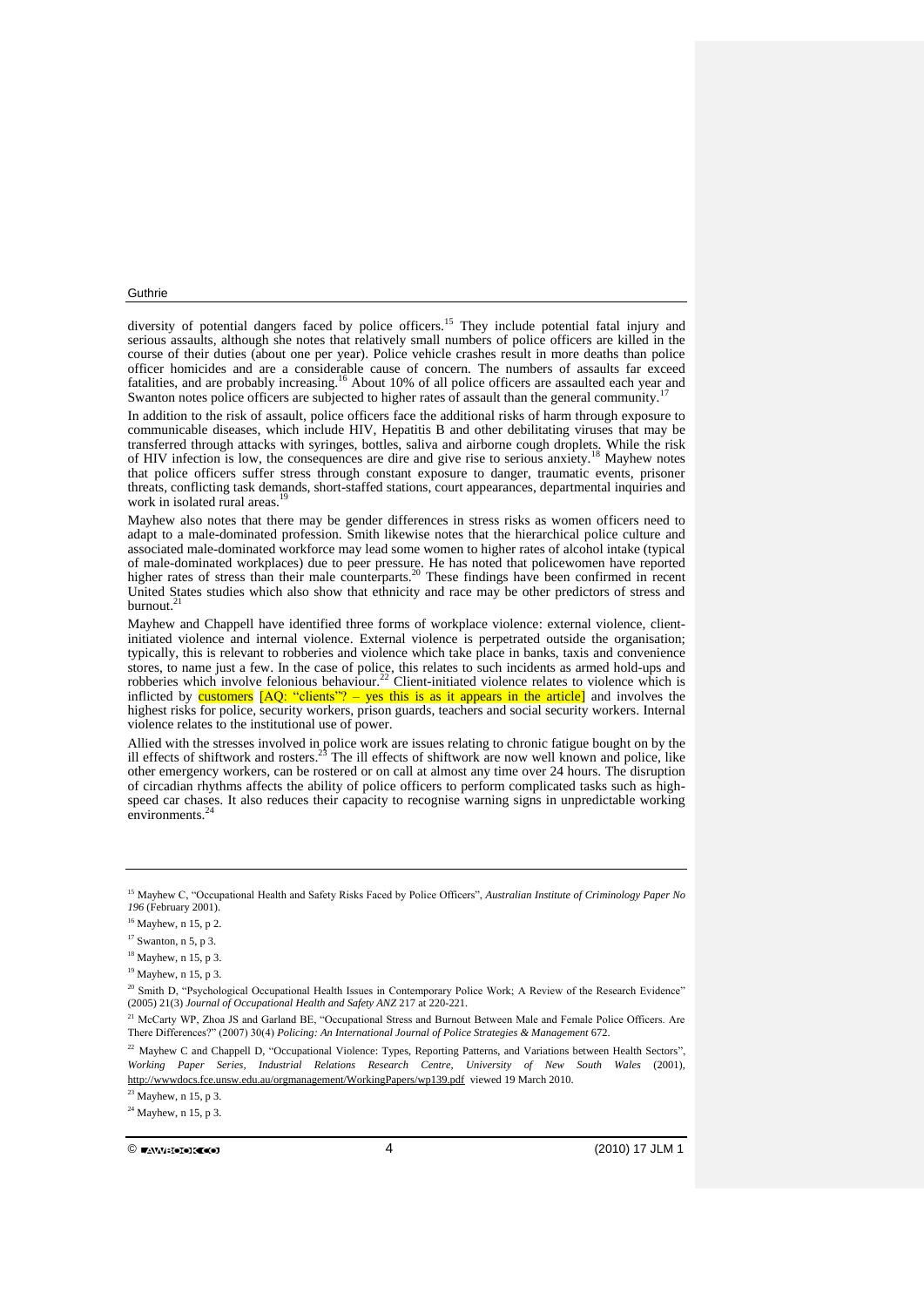In addition, police officers engaged in undercover work are susceptible to a range of other debilitating health concerns, including chronic fatigue and post-traumatic stress disorder (PTSD).<sup>25</sup> A number of cases decided in the Australian courts have identified PTSD as an issue which may not only give rise to claims by police for sick leave and workers' compensation but also claims against their employers for negligence. As an aside, although a number of PTSD cases have now been litigated at high levels in Australia, there is no clear thread in the decisions, as the facts and circumstances of each case dictate whether the employer will be found liable for a lack of care towards police officers.<sup>26</sup> Smith asserts that Australian police work is a high-stress occupation and involves a wide range of physically arduous activities when compared with other jobs.<sup>27</sup>

Other commentators note that although violence is a significant stressor for some police, the major stresses that impact on police are organisational in nature. The pattern of organisational stresses forms a context in which the police officer must negotiate a response to sudden unpredictable events.<sup>28</sup> One Western Australian study found that a significant component of stress for police officers was the concern family members may have for an officer on duty encountering violence and concern that the officer may have about protecting her or his own family.<sup>29</sup> The United States literature also notes the alarming potential for some individuals to orchestrate the "suicide by cop" death, which occurs when a police officer fatally shoots a suspect who manipulates the circumstances so as to bring about their own death. Although the numbers of such shootings in the United States is in the hundreds annually, the phenomenon is not significant in Australia, probably because of the lower rates of gun ownership in Australia and generally lower rates of violence. A police officer involved in such a shooting would no doubt suffer from the exposure to those traumatic events.<sup>30</sup> Some Australian commentators note that although the exact rate of police suicide is hard to ascertain, police experience a high rate of suicide compared to other occupations.

Mayhew has documented a range of other illnesses which police officers suffer in the course of their work. For example, there is evidence of hypertension, exposure to poisonous chemicals and toxic vapours (bomb squads and drug investigations) as well as injuries from attempting to apprehend offenders caused through leaping fences, booby traps and the like.<sup>5</sup>

It may be wrong to give the impression that the bulk of injuries sustained by police officers relate to felonious incidents. Again relying on research from the United States, there is evidence that injuries from felonious incidents are relatively rare events. The overwhelming majority of incidents are not a result of assaults and do not result in death or serious injury. Most injury incidents are a result of

<sup>25</sup> Millar I, "Traumatic Experiences and Post-traumatic Stress Disorder in the New Zealand Police" (1998) 21(1) *Policing: An International Journal of Police Strategies & Management* 178.

<sup>26</sup> *Wicks v Railcorp; Sheehan v State Rail* [2007] NSWSC 1346 (police officer failed to establish duty of care by employer after suffering PTSD from attending aftermath of disaster); *New South Wales v Fahy* (2007) 232 CLR 486 (police officer suffering PTSD failed to establish a duty of care by employer to maintain buddy system at all times so as to prevent injury); *New South Wales v Burton* [2006] NSWCA 12 (finding that the employer's failure to provide counselling did not materially contribute to officer's PTSD). In each of these recent cases the courts were divided on questions of liability.

 $27$  Smith, n 20 at 218.

<sup>28</sup> Lennings CJ, "Police and Occupationally Related Violence: A Review" (1997) 20(3) *Policing: And International Journal of Police Strategies & Management* 555 at 564.

<sup>29</sup> Savery LK, Soutar GN and Weaver R, "Stress and the Police Officer: Some West Australian Evidence" (1993) 66 *Police Journal* 277.

<sup>30</sup> Mayhew, n 15, p 3.

<sup>31</sup> Smith, n 20 at 222.

 $32$  Mayhew, n 15, pp 4-5.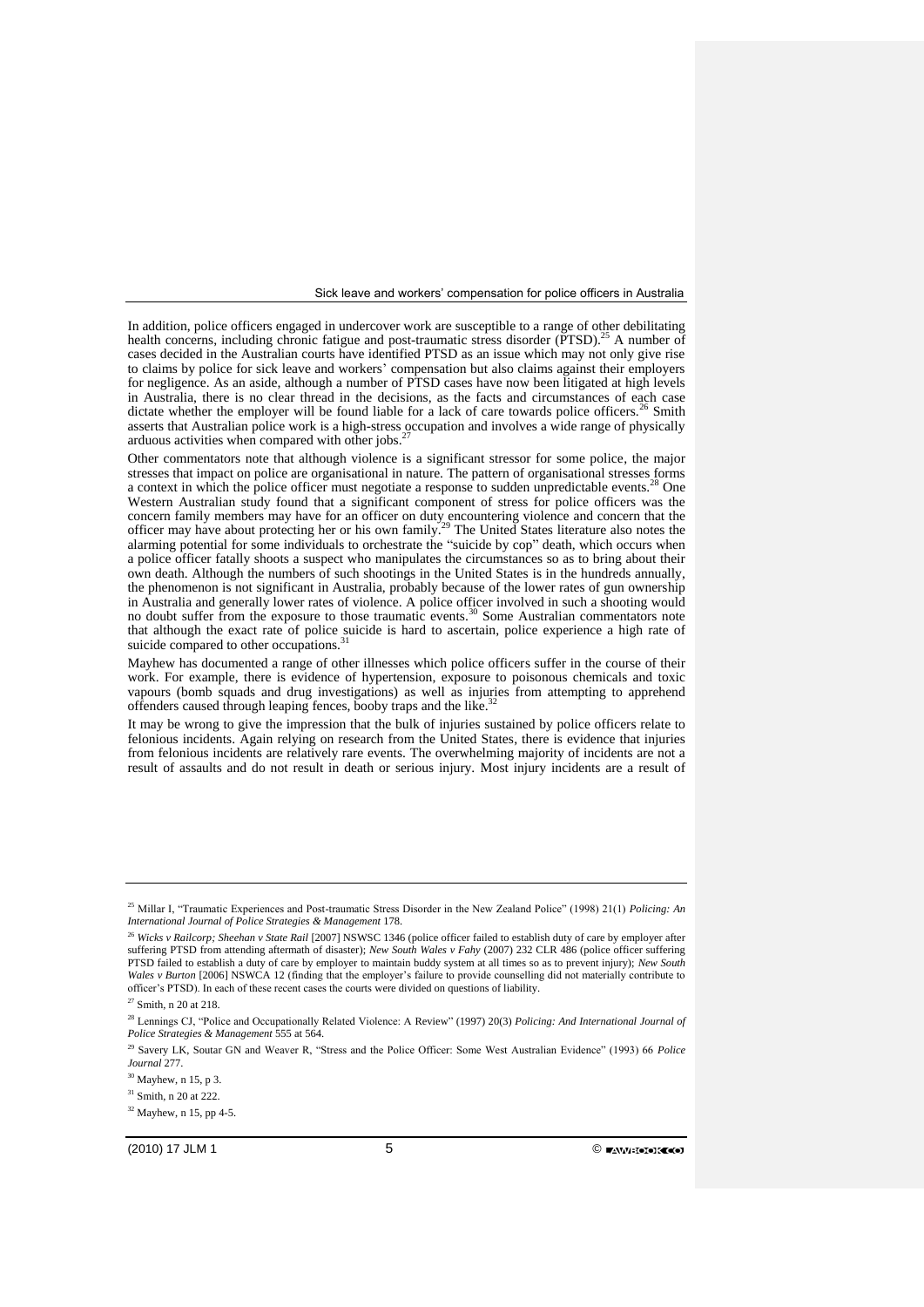accidents and are relatively minor.<sup>33</sup> Brandi asserts that most serious injuries are due to accidents, in particular, motor vehicle accidents.<sup>34</sup>

Although felonious injuries are not the main source of harm for police compared with the balance of the working Australian population, they are still a significant factor. For example, Smith reports that, compared with the broader population, the rate of workplace deaths was nearly twice that of other occupations. Police officers also accounted for one-fifth of hospital admissions. <sup>35</sup> Although Smith asserts (perhaps at some divergence with Brandi) that "violence and assault can clearly be viewed as significant OHS considerations for police",<sup>36</sup> these researchers do not necessarily contradict each other. Brandi simply highlights the fact that, viewed holistically, police officers can suffer injury from a range of sources, not all of them violent. Smith, on the other hand, suggests that the incidence of violence gives rise to a stressful work environment and sets police work apart from other occupations.

Importantly, Mayhew identifies substance abuse as an issue for police officers. New South Wales research reveals that over 40% of police officers consumed alcohol at harmful levels. Significantly, this level of substance abuse has been identified as primarily an occupational health and safety issue.<sup>37</sup> Smith also links stress and alcohol consumption in police work, suggesting that increased alcohol intake is a form of coping mechanism.<sup>38</sup> Interestingly, Smith highlights the potential for police officers to sustain musculoskeletal disorders and low back pain due to extended sitting and driving, wearing awkward body armour, riding motor bikes with sustained poor postures and wearing heavy duty belts.<sup>39</sup> Although not the primary focus of this article, it is clear that the unique blend of duties and occupational risks gives rise to special considerations of police occupational health and safety.

It is clear that the work performed by police officers is unique and dangerous. In terms of their employment conditions, they are special. They confront danger in many guises in unpredictable circumstances and this would suggest that there is ample reason for them to be given special protection. Yet, as is set out below in Australia and particularly in Western Australia, the arrangements in relation to sick leave and workers' compensation may not be ideal. Further, it is also clear that we know little about what happens to police officers when they become ill or injured, a circumstance which is not unique to Australia.<sup>40</sup>

## **<DIV>THE COVERAGE OF AUSTRALIAN POLICE OFFICERS FOR WORK-RELATED INJURY AND DISEASE**

Clayton et al observe that historically there have been issues about the legal employment status of what were formerly called "Crown servants", including police officers.<sup>41</sup> They say this historical difficulty accounts for the deemed coverage of police under the *Safety, Rehabilitation and*  Compensation Act 1988 (Cth),<sup>42</sup> the Work Health Act 1986 (NT),<sup>43</sup> the *Accident Compensation Act* 

<sup>39</sup> Smith, n 20 at 223-224.

<sup>40</sup> Korlin J, Alexanderson K and Svedberg P, "Sickness Absence Among Women and Men in the Police: A Systematic Literature Review" (2009) 37 *Scandinavian Journal of Public Health* 310.

<sup>41</sup> Clavton A. Johnstone R and Sceats S, "The Legal Concept of Work-related Injury and Disease in Australian OHS and Workers Compensation Systems" (2002) 15 *Australian Journal of Labour Law* 1 at 16.

<sup>42</sup> *Safety, Rehabilitation and Compensation Act 1988* (Cth), s 5(2)(a).

 $\circ$  final contracts to  $\circ$  6 (2010) 17 JLM 1

<sup>33</sup> There are clearly exceptions to this proposition. For example, consider the circumstances outlined in the *Western Australian Coroner's Report into the Death of William John Watkins* (28 September 2008), where police officer Sergeant Shane Gray received serious facial injuries from an assailant who threatened to kill him. Sergeant Gray shot and killed the assailant.

<sup>34</sup> Brandi S, "In the Line of Duty: A Descriptive Analysis of Police Assaults and Accidents" (1996) 24(3) *Journal of Criminal Justice* 255 at 262.

<sup>&</sup>lt;sup>35</sup> Smith, n 20 at 218.

<sup>&</sup>lt;sup>36</sup> Smith, n 20 at 218.

<sup>37</sup> Mayhew, n 15, pp 4-5 and the references cited therein. See also Waters JA and Ussery W, "Police Stress: History, Contributing Factors, Symptoms and Interventions Review" (2007) 30(2) *Policing: An International Journal of Police Strategies & Management* 169 for a detailed United States study.

<sup>38</sup> Smith, n 20 at 219.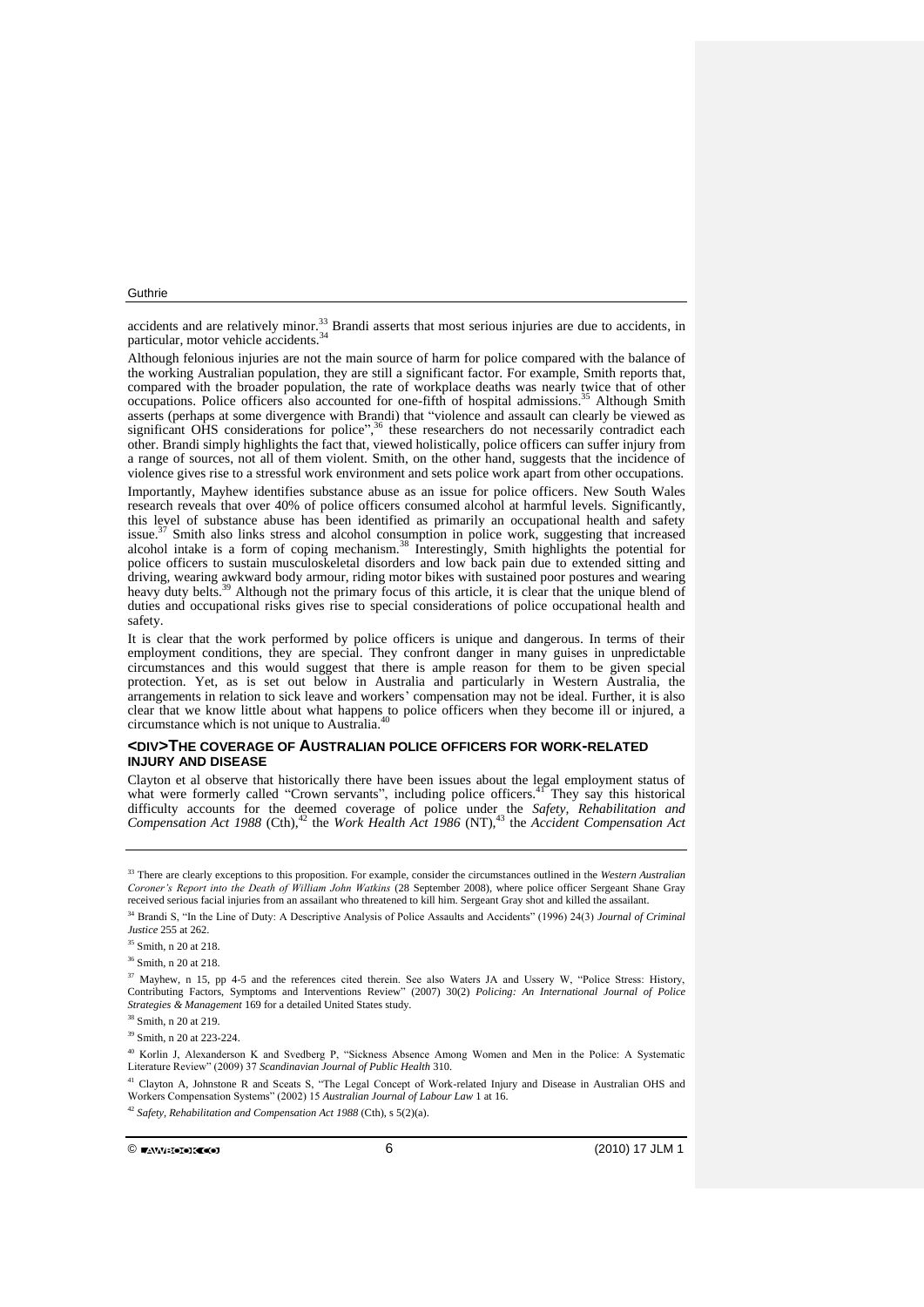1985 (Vic)<sup>44</sup> and the *Workers Rehabilitation and Compensation Act 1988* (Tas).<sup>45</sup> In Western Australia police officers are not entitled to workers' compensation except in the case of death. Under the *Workers Compensation and Injury Management Act 1981* (WA) there is a partial coverage or deeming.<sup>46</sup> These States and Territories use a legislative mechanism to deem police officers as workers, thereby confining the coverage for police officers to workers' compensation issues only. If additional protections were required, such as in the case of occupational health and safety and terms and conditions of employment, the relevant legislation would need to enact specific deeming provisions to provide coverage. Incidentally, the *Workers Compensation Act 1951* (ACT) makes no specific mention of police; however, Australian Capital Territory policing is performed by the Australian Federal Police (AFP) who are deemed to be workers under the *Safety, Rehabilitation and Compensation Act 1988* (Cth).

In South Australia and Queensland, deeming provisions to cover police officers are not included in the workers' compensation legislation. However, under specific legislation applying to police in those States, police officers are referred to as being engaged under contracts of service or agreements to serve which thereby include police officers as employees or workers under workers' compensation legislation.<sup>47</sup> This mechanism has advantages because it does not require any specific reference to police officers in the workers' compensation legislation or any other legislation directed at protecting employees or those under a contract of service.

Western Australia and New South Wales are the only jurisdictions which do not provide specific workers' compensation coverage for police officers. As mentioned, Western Australia only provides coverage for police officers in the event of death. In New South Wales, police officers are specifically excluded from coverage under the *Workers Compensation Act 1987* (NSW)<sup>48</sup> and the *Workplace Injury Management and Workers Compensation Act 1998* (NSW).<sup>49</sup> The *Police Regulation*  (*Superannuation*) *Act 1906* (NSW) does make provision for payment of benefits (referred to as a gratuity) to a police officer or former police officer who has been "hurt on duty". <sup>50</sup> **"**Hurt on duty" is defined by  $s \hat{1}(2)$  of that Act to mean that the police officer has been injured in such circumstances as would entitle the member, if a worker within the meaning of the *[Workers Compensation](http://www.austlii.edu.au/au/legis/nsw/consol_act/wca1987255/) [Act 1987](http://www.austlii.edu.au/au/legis/nsw/consol_act/wca1987255/)* (NSW), to compensation under that Act.

There is a wealth of litigation on the meaning and application of the "hurt on duty" concept under the *Police Regulation* (*Superannuation*) *Act 1906* (NSW), and it is not the intention to traverse those issues here. However, it is instructive to consider the High Court decision in *Calman v Commissioner of Police* (1999) 73 ALJR 1609*.* The Full Court in *Calman* noted that police officers had been

<sup>46</sup> *Workers Compensation and Injury Management Act 1981* (WA), s 5.

<sup>49</sup> Section 4 of the *Workplace Injury Management and Workers Compensation Act 1998* (NSW) excludes a person who is a member of the Police Service and who is a contributor to the Police Superannuation Fund under the *[Police Regulation](http://www.austlii.edu.au/au/legis/nsw/consol_act/pra1906361/) [\(Superannuation\)](http://www.austlii.edu.au/au/legis/nsw/consol_act/pra1906361/) Act 1906* (NSW)*.*

<sup>43</sup> *Work Health Act 1986* (NT), s 3, which defines employers to include person by or for whom a worker is engaged or works or, in relation to a member of the Legislative Assembly, a Judge, a magistrate or a member of the Police Force, means the Territory (as the employer).

<sup>44</sup> *Accident Compensation Act 1985* (Vic), s 14, which provides, inter alia: "For the purposes of this Act every member of the police force or member of the Retired Police Reserve of Victoria shall be deemed to be employed by the Crown under a contract of service, and notwithstanding any rule of law to the contrary, that contract of service and the relationship of master and servant shall be deemed to exist between the Crown and each member of the police force or member of the Retired Police Reserve of Victoria in respect of the exercise and performance of all the powers and duties as such of a member, whether arising at common law or under any statute or by the instructions of superiors or otherwise."

<sup>45</sup> *Workers Rehabilitation and Compensation Act 1988* (Tas), s 4(2), deems police officers to be in the service of the Crown.

<sup>47</sup> Section 5.4(2)(b) of the *Police Service Administration Act 1990* (Qld) read with s 11 of the *Workers Compensation and Rehabilitation Act 2003* (Qld) and ss 16 and 26 of the *Police Act 1998* (SA) read with s 8 of the *Workers Rehabilitation and Compensation Act 1986* (SA).

<sup>48</sup> Section 2A of the *Workers Compensation Act 1987* (NSW) provides that that Act is read with the *Workplace Injury Management and Workers Compensation Act 1998* (NSW).

<sup>50</sup> *Police Regulation* (*Superannuation*) *Act 1906* (NSW), s 10.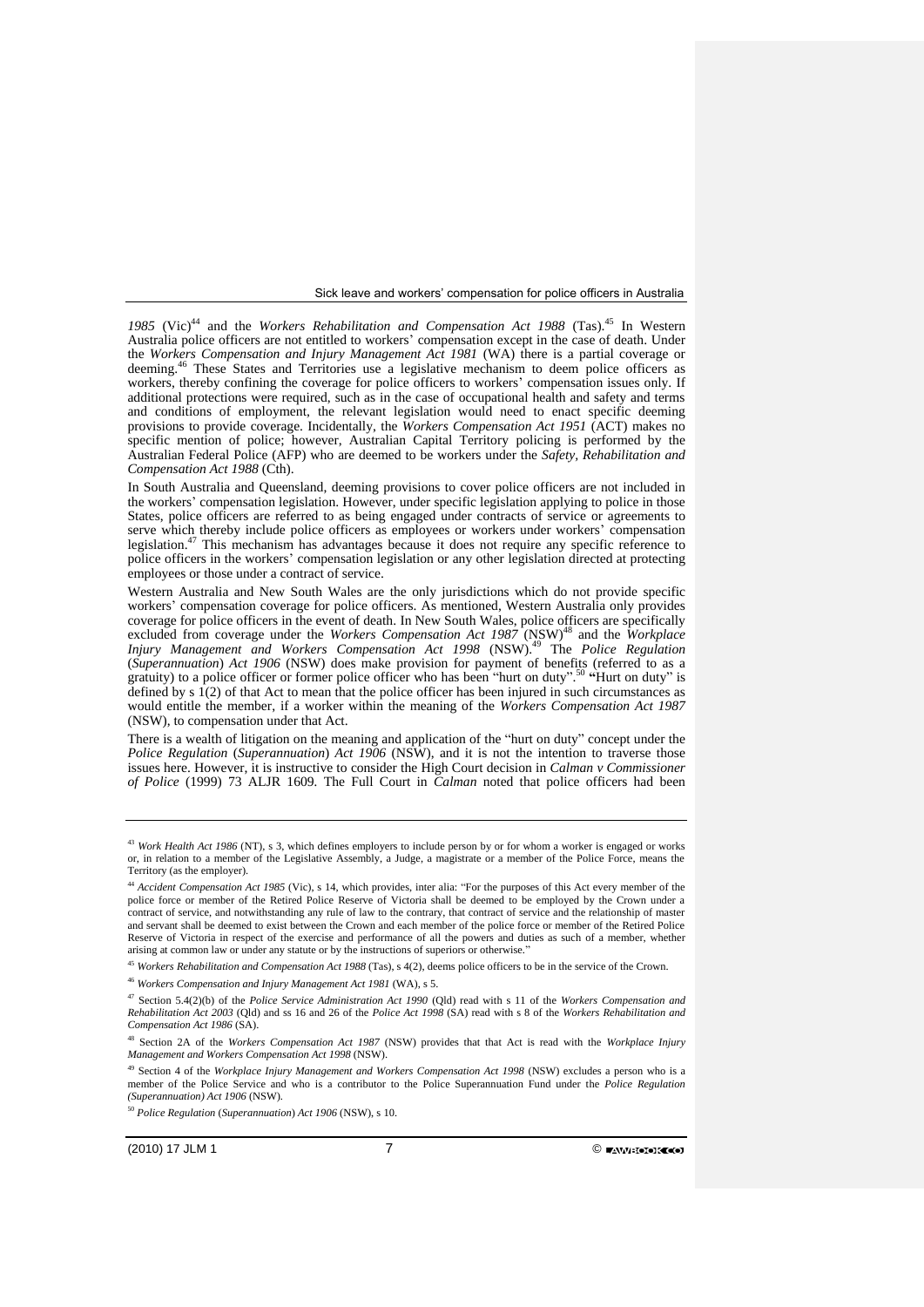specifically excluded from protection under workers' compensation because the *Police Regulation*  (*Superannuation*) *Act 1906* (NSW) preceded the operation of workers' compensation legislation in New South Wales and also for the historical reasons noted above. However, with the advent of workers' compensation laws, the New South Wales Parliament decided to provide some parity in protection and coverage for police officers by including the "hurt on duty" provisions which would align entitlements for police officers with workers' compensation entitlements. These amendments took place in 1979 (at [13]). A review of the cases illustrates that the well-established principles applicable to workers' compensation apply under the *Police Regulation* (*Superannuation*) *Act 1906*  (NSW). Indeed, specific reference to the provisions of the *[Workers Compensation](http://www.austlii.edu.au/au/legis/nsw/consol_act/wca1987255/) [Act 1987](http://www.austlii.edu.au/au/legis/nsw/consol_act/wca1987255/)* (NSW) provide New South Wales police officers with coverage equivalent to that which is provided to workers under this Act.<sup>51</sup>

It follows from this excursus that Western Australia stands alone as the only Australian jurisdiction which does not provide any form (save in the event of death) of workers' compensation coverage to police officers who are injured at work.

## **<DIV>WORKERS' COMPENSATION COVERAGE**

While workers' compensation provisions are not uniform in all jurisdictions, the range of benefits is generally similar. It is not within the scope of this article to outline the full range of entitlements and the jurisdictional differences as this information is available elsewhere.  $52$  This section outlines the benefits which appear consistently in all jurisdictions.

The primary entitlement for injured workers is income support or weekly payments usually based upon average weekly earnings. This payment is paid where the worker can establish that a workrelated injury or disease has resulted in an incapacity for work. Payment is made upon proof of incapacity which requires the worker to obtain medical certification to this effect.

In some jurisdictions, limits are placed upon the rate of weekly payments. Such limits might relate to the period over which payments can be made and the rate at which payments can be made. In all jurisdictions there are mechanisms for reducing the worker's payments where the worker has returned to work or has gained fitness for work. All jurisdictions provide for payment of medical and related expenses and rehabilitation costs. All jurisdictions provide for workers who have suffered permanent impairment through injury or disease to receive lump sum payments based on the level of impairment. This payment is sometimes in addition to weekly payments for incapacity for work, although in Western Australia any payments made as a weekly payment and/or lump sum impairment are cumulatively accounted for against a prescribed sum or maximum limit. Some schemes have abolished common law entitlements. Others have retained these rights by circumscribing them with threshold preconditions, usually requiring the worker to show a level of serious injury before obtaining access to common law. Importantly, all systems to some degree provide forms of employment protection for injured workers, usually prohibiting dismissal of workers within 12

 $\circledcirc$  final set of  $\circledcirc$  and  $\circledcirc$  and  $\circledcirc$  and  $\circledcirc$  and  $\circledcirc$  (2010) 17 JLM 1

<sup>51</sup> See eg *Commissioner of Police v Kennedy* [2007] NSWCA 328 which noted and followed *Calman v Commissioner of Police* (1999) 73 ALJR 1609; and *Dean v Commissioner of Police* [1998] NSWCC 19 at [96]; *Larson v Commissioner of Police* [2004] NSWCA 126 at [5]; *Adams v Commissioner of Police* [1995] NSWCC 20 noting the citations referred to therein by Armitage J who noted that not only do the entitlement provisions of the *[Workers Compensation](http://www.austlii.edu.au/au/legis/nsw/consol_act/wca1987255/) [Act 1987](http://www.austlii.edu.au/au/legis/nsw/consol_act/wca1987255/)* (NSW) apply but also any provisions (such as wilful misconduct) which disentitle a worker to compensation are also imported.

<sup>&</sup>lt;sup>52</sup> A comparison of the workers' compensation arrangement is contained in Australian Safety and Compensation Council, *Comparison of Workers Compensation Arrangements in Australia and New Zealand* (Australian Government Printer, October<br>2006). http://www.ascc.gov.au/NR/rdonlyres/0C72A6E7-25E0-43D3-9677[http://www.ascc.gov.au/NR/rdonlyres/0C72A6E7-25F0-43D3-9677-](http://www.ascc.gov.au/NR/rdonlyres/0C72A6E7-25F0-43D3-9677-B4EFC0BC956A/0/Comparison_Workers_Compensation_Arrangements_Aust_NZ_Comparison_FULL.pdf) [B4EFC0BC956A/0/Comparison\\_Workers\\_Compensation\\_Arrangements\\_Aust\\_NZ\\_Comparison\\_FULL.pdf](http://www.ascc.gov.au/NR/rdonlyres/0C72A6E7-25F0-43D3-9677-B4EFC0BC956A/0/Comparison_Workers_Compensation_Arrangements_Aust_NZ_Comparison_FULL.pdf) viewed 7 July 2008. For some comparisons of injury and disease rates, see Australian Safety and Compensation Council, *Compendium of Workers Compensation Statistics Australia 2005*-*06* (Australian Government Printer, 2008), [http://www.safeworkaustralia.gov.au/NR/rdonlyres/656E6571-D7B3-4DD6-846B-](http://www.safeworkaustralia.gov.au/NR/rdonlyres/656E6571-D7B3-4DD6-846B-78C161CA0F4D/0/Compendium_of_Workers_Compensation_Statistics_200506_Full_version.pdf)

[<sup>78</sup>C161CA0F4D/0/Compendium\\_of\\_Workers\\_Compensation\\_Statistics\\_200506\\_Full\\_version.pdf](http://www.safeworkaustralia.gov.au/NR/rdonlyres/656E6571-D7B3-4DD6-846B-78C161CA0F4D/0/Compendium_of_Workers_Compensation_Statistics_200506_Full_version.pdf) viewed 7 July 2008. Note that no identifiable data relating to police officers appear in this report. Police officers do have ANZSIC industry codings for insurance and data gathering purposes (9631: Police services; and 7711: Police Services – Public Order, Safety and Regulatory Services), so it may be possible to isolate specific data with appropriate access.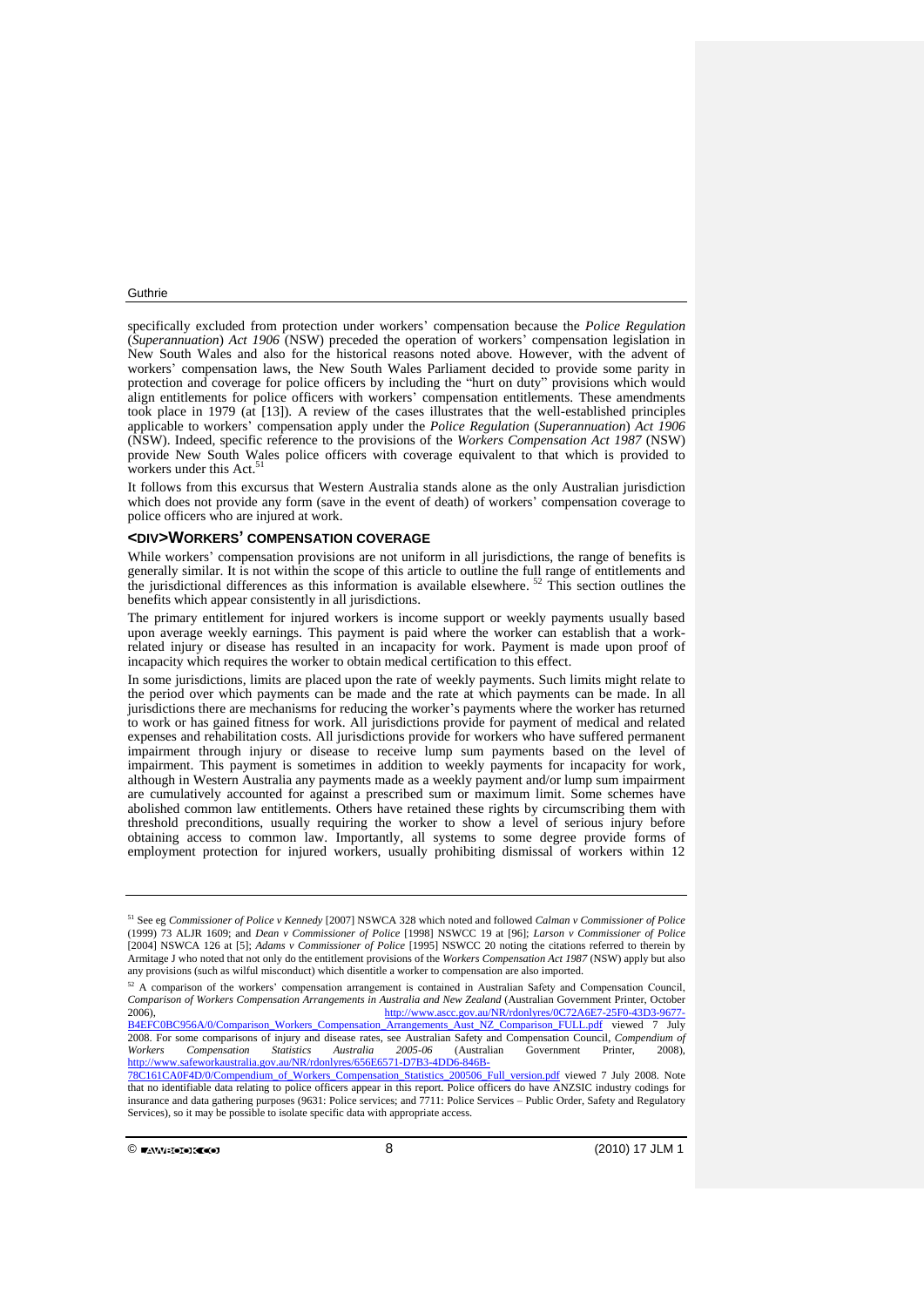months of injury.<sup>53</sup> In addition, workers are provided with various support mechanisms for return to work, referred to as injury management.

Given the unique situation in Western Australia, it is worthwhile laying out these respective workers' compensation entitlements as a comparison with extended sick leave entitlements. This is set out in Table 1 which suggests that the key differences lie in the lack of provision for lump sum payments for permanent impairment, rehabilitation support and employment protection of injured workers. Significantly, the Western Australia Police regulations and industrial agreements provide payment of non-work-related medical expenses, benefits which do not appear to be available to police officers in any other Australian jurisdiction.

| <b>Entitlement</b>                                  | Workers' compensation (limited to work-related<br>injury and disease)                                                                                                                                       | Sick leave and medical regulations<br>(covers work and non-work-related                                                                                                                                         |
|-----------------------------------------------------|-------------------------------------------------------------------------------------------------------------------------------------------------------------------------------------------------------------|-----------------------------------------------------------------------------------------------------------------------------------------------------------------------------------------------------------------|
| Weekly payments                                     | Provided for under the Workers Compensation and<br>Injury Management Act 1981 (WA) up to a maximum<br>of the prescribed amount of \$168,499 as at 1 July 2008.                                              | conditions)<br>Regulation 1304 provides for 168 days<br>wages with an extension subject to the<br>Commissioner's discretion. Entitlements<br>cease on termination of employment:<br>reg 1402(4). <sup>(a)</sup> |
| Medical expenses                                    | Workers Compensation and Injury Management Act<br>1981 (WA) up to a maximum of the prescribed amount<br>of \$55,550 as at 1 July 2008.                                                                      | Paid for work- and non-work-related<br>Entitlements<br>conditions.<br>cease<br><sub>on</sub><br>termination of employment: Western<br>Australian Police Industrial Agreement<br>2006, WAIRC 05857, cll 35-37.   |
| Rehabilitation<br>allowances                        | Workers Compensation and Injury Management Act<br>1981 (WA) up to a maximum of the prescribed amount<br>of \$11,795 as at 1 July 2008.                                                                      | N <sub>0</sub><br>structured<br>assistance:<br>some<br>departmental assistance for return to<br>work.                                                                                                           |
| Employment<br>protection provisions                 | Workers Compensation and Injury Management Act<br>1981 (WA), s 84AA: 12-month prohibition on dismissal<br>while on compensation.                                                                            | No formal protection while on sick<br>leave, although some protection under<br>industrial laws.                                                                                                                 |
| Injury management<br>policy and<br>procedures       | Workers Compensation and Injury Management Act<br>1981 (WA) provides a statutory obligation to attempt to<br>return worker to work subject to worker's capacity.                                            | No formal obligation in relation to<br>return to work.                                                                                                                                                          |
| Payment of lump<br>sums for permanent<br>impairment | Workers Compensation and Injury Management Act<br>1981 (WA) provides for payment up to \$168,499.<br>Available to all workers; calculated in accordance with<br>medical assessment and statutory schedules. | No provision for this entitlement.                                                                                                                                                                              |
| Payment to<br>dependants on death<br>of worker      | Provided for under Workers Compensation and Injury<br>Management Act 1981 (WA).                                                                                                                             | Provided<br>for<br>Workers<br>under<br>Compensation and Injury Management<br>Act 1981 (WA).                                                                                                                     |
| Rights on<br>termination of<br>employment           | All rights under Workers Compensation and Injury<br>Management Act 1981 (WA) continue.                                                                                                                      | Entitlements cease on termination of<br>employment. <sup>(b)</sup>                                                                                                                                              |
| Journey claims<br>coverage (to and<br>from work)    | Not covered under Workers Compensation and Injury<br>Management Act 1981 (WA). <sup>(c)</sup>                                                                                                               | Regulation 1306 provides coverage.<br>Entitlements cease on termination of<br>See<br>employment.<br>also<br>Western<br>Australian Police Industrial Agreement<br>2006, WAIRC 05857, cll 35-37.                  |

**Table 1 Comparison of workers' compensation and sick leave entitlements for police in Western Australia**

(a) Cessation of payments on termination has been a controversial issue for some time, adversely affecting police officers with long-term injuries. See report by Webb H, "Who Looks After the Police", *ABC Local Radio* (18 November 2005), <http://www.abc.net.au/wa/stories/s1510335.htm> viewed 11 July 2008.

(b) Note, however, that at the time of writing it has been agreed that police officers ceasing employment will be entitled to claim medical expenses equivalent to the prescribed amount for medical expenses, provided the injury or disease is work-related. See further discussion in text below.

<sup>53</sup> Guthrie R, "The Dismissal of Workers Covered by Return to Work Provisions under Workers Compensation Laws" (2002) 44(4) *Journal of Industrial Relations* 545.

(2010) 17 JLM 1 9 ©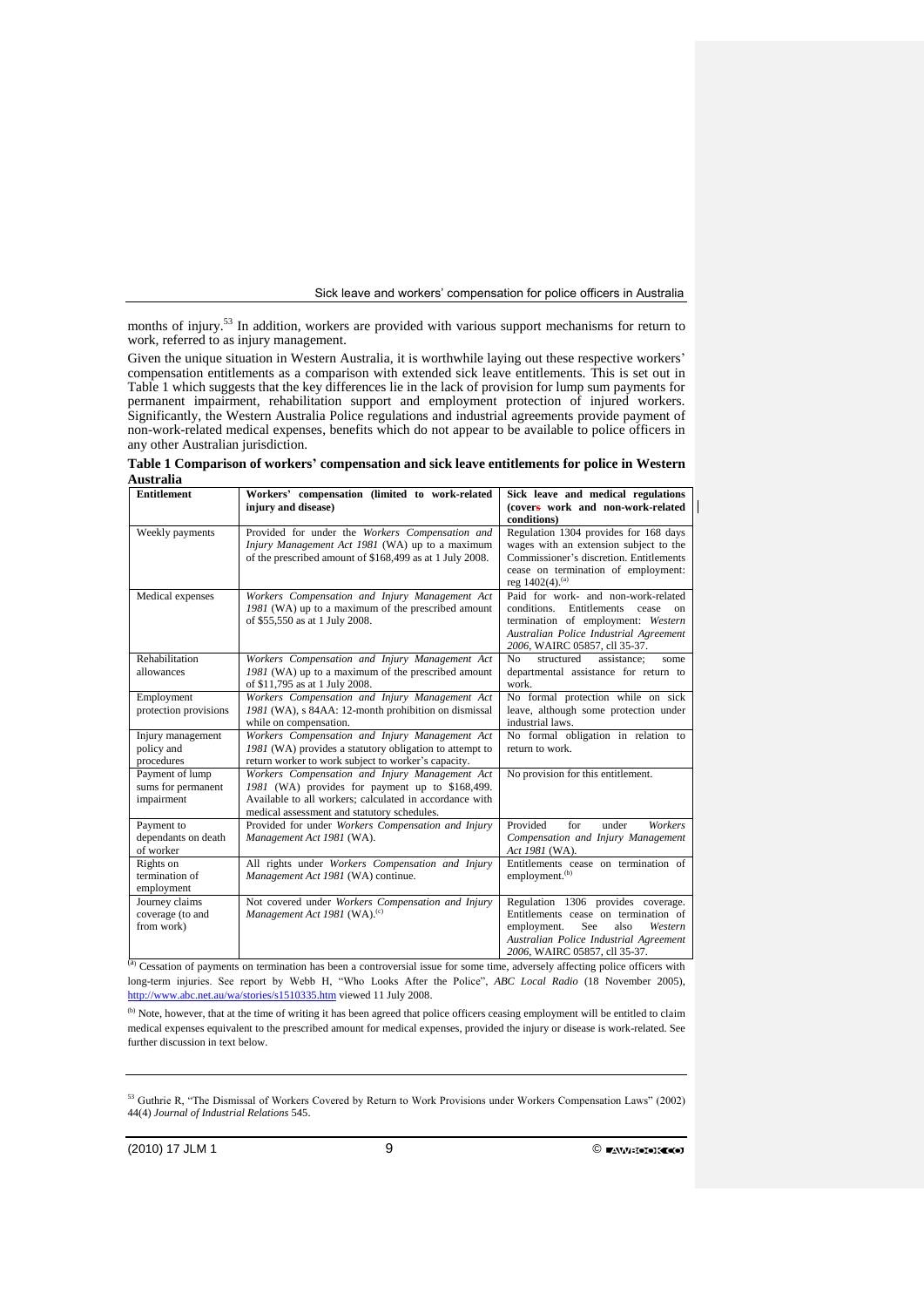(c) Journey claims have only recently been removed from the *Safety Rehabilitation and Compensation Act 1998* (Cth), giving rise to the submission by the Australian Federal Police (29 February 2008) objecting to recent amendments to the *Safety Rehabilitation and Compensation Act 1998* (Cth), [http://pfa.org.au/files/uploads/2007\\_to\\_08.pdf](http://pfa.org.au/files/uploads/2007_to_08.pdf) viewed 19 March 2010.[AQ: change correct here? - yes checked this again and it works and covers what I want]

Several comparisons are worth making at this point. First, reg 1308 is significant because it excludes police officers from any entitlements to sick leave and/or payment of medical expenses where injury or illness is attributable to the *fault or misconduct* of the officer. Interestingly, this disjunctive limitation may be more restrictive than workers' compensation provisions because, although workers' compensation payments may be disallowed in the event of *wilful misconduct*, they are payable regardless of the fault of the worker.

Secondly, reg 1306 provides that the Commissioner will pay reasonable medical and hospital expenses incurred by a police officer through illness or injuries which arise out of, or in the course of, the officer's duties as well as expenses incurred travelling to and from the place of duty. Travel coverage has not been available to workers covered by the *Workers Compensation and Injury Management Act 1981* (WA) since 1993 and has been removed in all other jurisdictions over the last 15 years. The form of coverage provided by reg 1306 reduces the potential for hair-splitting litigation relating to whether the officer's travel was or was not a "to and from" journey.<sup>54</sup>

Thirdly, reg 1311 provides that an officer must submit evidence of medical fitness before returning to work. Under reg 1312, the Commissioner may order a police officer to undergo a medical examination. These regulations are significant because reg 1402 allows the Commissioner to refer an officer to a medical board if the Commissioner is of the opinion that the officer is not fit for further service. Regulation 1402(4) allows the Commissioner to nominate a date upon which the officer will cease duty. These regulations arguably do not provide any incentive for the Commissioner or department to engage in injury management procedures which are central to workers' compensation arrangements in all jurisdictions. In addition, reg 1402(4) is in stark contrast to s 84AA of the *Workers Compensation and Injury Management Act 1981* (WA). Section 84AA in essence provides for a moratorium on the dismissal of a worker who is able to return to work within 12 months. Further, the combination of regs 1311, 1312 and 1402 encourages the tendency (identified in the 2006 New South Wales Audit Office report)<sup>55</sup> for officers to be kept on sick leave until they are medically retired, giving rise to extended payments of sick leave.

## **<DIV>WESTERN AUSTRALIAN SICK LEAVE AND MEDICAL EXPENSES PROVISIONS**

In this section the focus is retained on the Western Australian position, given the unique industrial situation which applies in that State. The proposition that police unions have been significant industrial players has some resonance when considering the history of sick leave entitlements for police officers in Western Australia. The most appropriate starting point for a discussion of the sick leave coverage of Western Australian police officers is 1979 when the police union engaged in discussions with the Police Department in relation to non-work-related medical benefits. At that time there was a review of the Police Force Regulations. The Police Department agreed to pay non-workrelated medical benefits as a part of a package of conditions which took into account the position of police officers under workers' compensation (generally not covered) and sickness benefits and the commitments and responsibilities of police officers as members of the police force. The result was the adoption of regulations which ultimately took their current form around 1989.<sup>56</sup> Importantly, the now

<sup>54</sup> See eg *Cusack v South Australia Police* [2005] SAWCT 21 (police officer injured returning home after five consecutive night shifts with overtime on fifth night; fell asleep; found to be work-related accident).

<sup>55</sup> New South Wales Audit Office, *Auditor General's Report, Performance Audit: Managing Sick Leave in NSW Police and the Department of Corrective Services: Follow-up of 2002 Performance Audit* (2006).

<sup>56</sup> *Police Act 1892 Police Amendment Regulations* (No 6 of 1989), *Government Gazette (WA)* (17 November 1989). See also *Western Australian Police Industrial Agreement 2006*, WAIRC 05857, cll 35-37, <http://www.wairc.wa.gov.au/Agreements/Agrmnt2006/WES001.doc> [AQ: link not working – leave as is? – yes please – best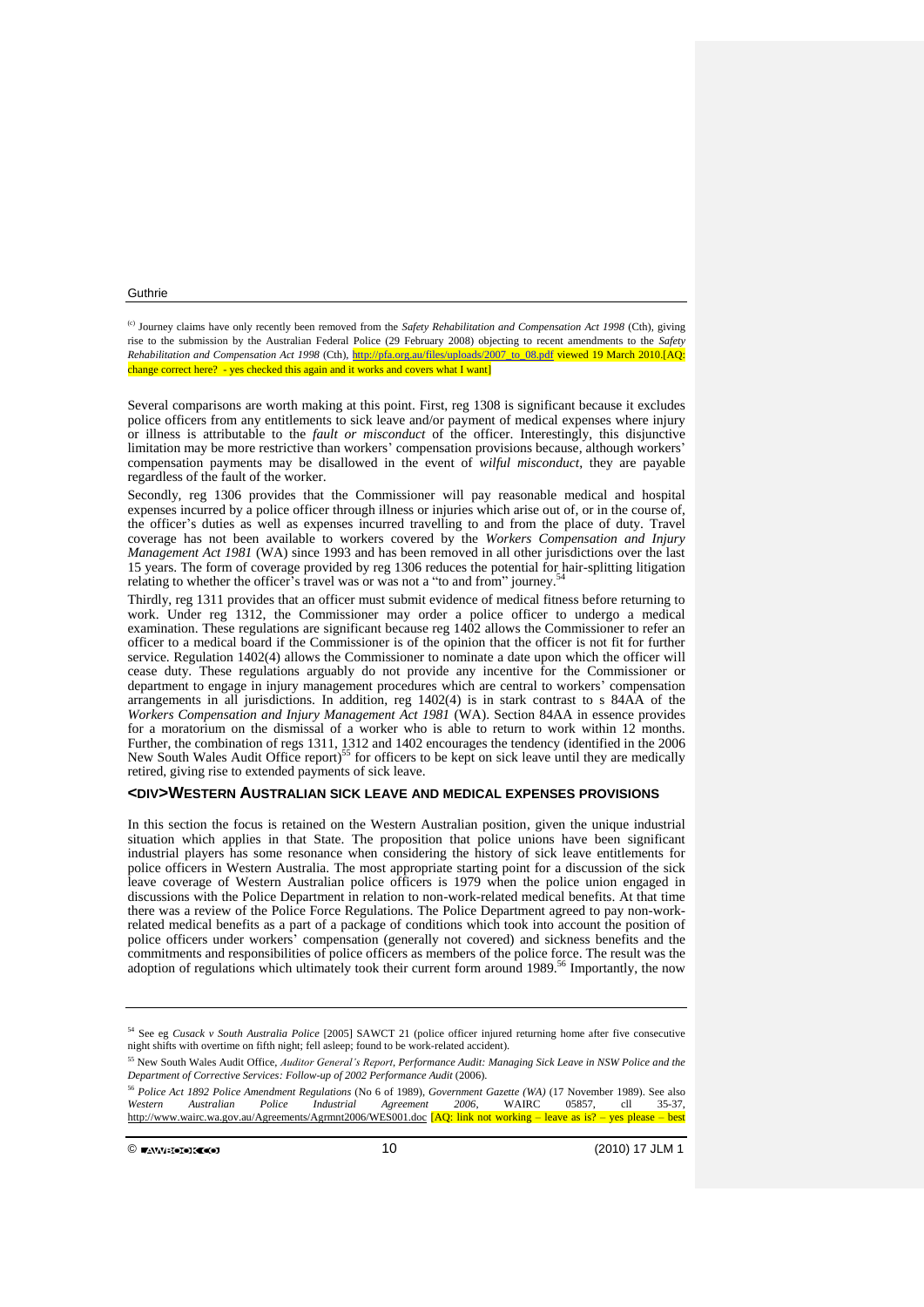repealed reg 1307 provided that the Western Australian Police Commissioner would consider claims for payment of *any* medical expenses (consultation, treatment or other service by a medical practitioner, x-ray or other service not provided by a medical practitioner but provided under a referral given by a medical practitioner) and would reimburse those claims less the amount of any Medicare benefits paid or payable. Similar claims were available for pharmaceutical products. This meant that the Commissioner would underwrite medical costs for work- and non-work-related sicknesses.

However, in 1994 the then Commissioner for Police suspended reg 1307 on the grounds that the savings made from not paying non-work-related medical expenses could be better applied to other activities within the Police Department, in particular, the civilianisation<sup>57</sup> of the police force (shifting police work to civilians). This issue of the suspension of these key regulations proceeded to the Western Australian Industrial Relations Commission in *Western Australian Police Union of Workers v Minister for Police* [1995] WAIRComm 166 where it was argued that the regulations should be suspended because allowing additional allowances and benefits to police officers would prompt flowon payments to other workers (eg fire-fighters) and unsworn employees of the Police Department.

Further, it was submitted that *Police Award 1965* (No 2 of 1966) should not be varied to include provisions similar to the suspended regulations as this would overturn the general proposition that public servants' conditions were governed by a range of Acts, regulations and statutory conditions. Embedding the regulations in the award would distort this principle. In addition, the respondent argued that, contrary to the submissions of the police union, there was no proof that the payment of non-work medical expenses supported the higher levels of general fitness needed by police officers to perform their work. The Western Australian Police Union successfully argued for the inclusion of provisions similar to reg 1307 in the *Police Award 1965*. The Western Australian Industrial Relations Commission accepted that, as a matter of public interest, police officers should be supported in their attempts to maintain high levels of fitness. It accepted that the need to maintain such levels was connected with the high stress levels of police work.

The Commission also accepted that the symptoms of stress may be such that it is not possible to determine if they are work-related or not. This problem, the Commission noted, is compounded by the community activities carried out by police which make the boundaries between police activities and other activities hard to distinguish. Importantly, the Commission held that the long-standing payment of non-work-related medical expenses was part of the terms and conditions of police officer employment and could not be unilaterally revoked by the Commissioner of Police. Importantly, the Commission noted the existence of similar regulations since 1979 and the continued operation after a review in 1989.

On the technical issue of whether the Commission had jurisdiction to deal with the matter, it was noted that the then Industrial Appeals Court<sup>58</sup> had held that this dispute concerned an "industrial" matter" and, further, that the inclusion of non-work-related issues facilitated enterprise bargaining. The outcome of *Western Australian Police Union of Workers v Minister for Police* in 1995 was that the payment of non-work-related medical expenses became a matter which was embedded in the *Police Award 1965* and consequently the payment of those expenses can only be denied if that provision is removed from the award. Most recently, payment of non-work-related medical expenses has been embedded into the *Western Australian Police Industrial Agreement 2006*. It follows that the effect of the decision in *Western Australian Police Unions of Workers v Minister for Police* has been significant in that it has affected the negotiation of police terms and conditions since that time.

As to the question of sick leave, the regulations do not delineate between absences for work- and nonwork-related sickness (as with the case for medical expenses which are limited and more specific). They provide that, pursuant to reg 1304, the Commissioner may grant up to 168 days leave per

we can do ] viewed 11 July 2008; *Commissioner of Police v Western Australian Police Union of Workers* [2006] WAIRComm 5857; and comments in relation to the negotiation of this agreement by Dean, n 1.

 $57$  For a discussion of this concept, see Burgess, Fleming and Marks, n 2 at 402.

<sup>&</sup>lt;sup>58</sup> [AO: add case name and date?] 74 WAIG 1504.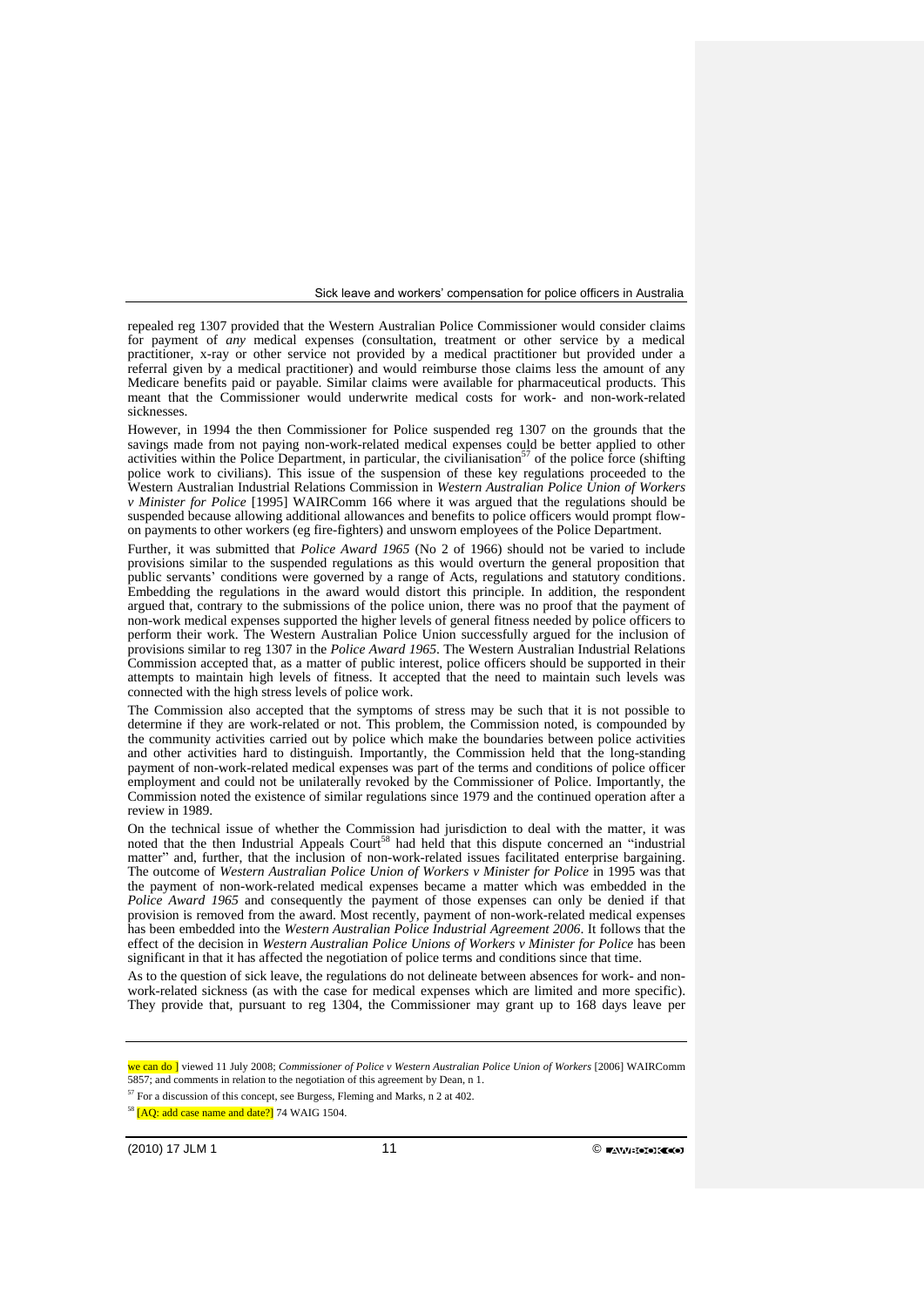calendar year for incapacity and, if necessary, a further period may be granted. Again, the Commissioner may attach conditions to the sick leave and it is not granted when the incapacity arises out of the officer's *own fault or misconduct*. 59

It is noteworthy that a Western Australian police officer is covered under these sick leave and medical expenses provisions for a significant range of entitlements for work- and non-work-related matters subject to the limitation of fault noted above. Even if the Western Australian police officer suffers an extended period of incapacity, there is potential for sick leave to be extended. However, these entitlements cease on termination of employment whereas workers' compensation payments are dependent upon continued need and incapacity and are not generally affected by the termination of employment of the worker.<sup>60</sup>

Mulvey and Kelly, in their comprehensive survey of sick leave practices, observe that sick leave is generally intended to cover temporary incapacity for non-work-related sickness and that workers' compensation is intended to cover work-related conditions. They note the growing trend for awards to extend the amount of sick leave in the event of chronic illness.<sup>61</sup> They also observe that sick leave was originally introduced to protect employers from paying wages to sick employees for extended periods because the common law made the employer liable for unlimited absences.

Mulvey and Kelly noted a range of flexible practices which have developed since the mid-1990s which include sick banks (discussed below), annualised salary-based sick leave (sick leave paid at annualised average wage rates) and cashing out of sick leave arrangements (trading off a number of sick leave days for cash each year).<sup>63</sup> It is not within the scope of this article to weigh the relative merits or costs of these schemes. However, it is worthwhile noting that Mulvey and Ross concluded that traditional fixed-term sick leave arrangements were obsolete and that changing market circumstance necessitated greater flexibility in sick leave arrangements.

Several other distinctive points arise in relation to Western Australian police officers. For example, s 3(4) of the *Occupational Safety and Health Act 1984* (WA) deems police to be employees for the purposes of that Act. As a consequence, police officers are owed a duty of care by the department so as to provide a safe place of work. The usual corollary of this form of protection is a statutory obligation to pay workers' compensation for injury and disease sustained at work but this co-related obligation is not currently in place, despite continued agitation from a range of sources.<sup>64</sup>

Notably, legislation to provide for payment of medical expenses (Post Separation Medical Benefit) which pertain to work-related injury or disease for police officers who have ceased employment has recently been enacted under the *Police (Medical and Other Expenses for Former Officers) Regulations 2009* (WA). The amount payable is to be limited to the equivalent of the prescribed amount for medical expenses under the *Workers Compensation and Injury Management Act 1981* (WA).<sup>65</sup> It is expected that, as a result of this additional benefit, closer attention will be paid within

<sup>59</sup> Regulation 1304 inserted in *Gazette* (17 November 1989) p 4111; amended in *Gazette* (30 June 2003) p 2623.

<sup>60</sup> *Ball v William Hunt & Sons Pty Ltd* [1912] AC 496; *McCann v Scottish Coop Laundry Assn Ltd* [1936] 1 All ER 475 [AQ: cite OK or 1936 SLT 138 – All England is the accepted reference for this case

<sup>61</sup> Mulvey C and Kelly R, *Flexibility in Sick Leave* (Centre for Labour Market Research Discussion Paper Series 02/1, 1999) pp 5-8[, http://www.cbs.curtin.edu.au/files/02\\_1.pdf](http://www.cbs.curtin.edu.au/files/02_1.pdf) viewed 8 July 2008.

<sup>&</sup>lt;sup>62</sup> Mulvey and Kelly, n 61, p 3. This proposition is probably subject to the doctrine of frustration of contract. See Guthrie R and Meredith F, "Long-term Employee Illness and Frustration of Contract of Employment" (2007) 49(1) *Journal of Industrial Relations* 87.

<sup>63</sup> Mulvey and Kelly, n 61, pp 5-8.

<sup>64</sup> See eg Cowper, n 6.

<sup>&</sup>lt;sup>65</sup> Western Australia, Minister for Police and Emergency Services, "Government Introduces Post-separation Medical Benefits<br>for Police *Media* Statement (21 December 2007). for Police", *Media Statement* (21 December 2007), <http://www.mediastatements.wa.gov.au/Lists/Statements/DispForm.aspx?ID=125720> viewed 22 July 2008.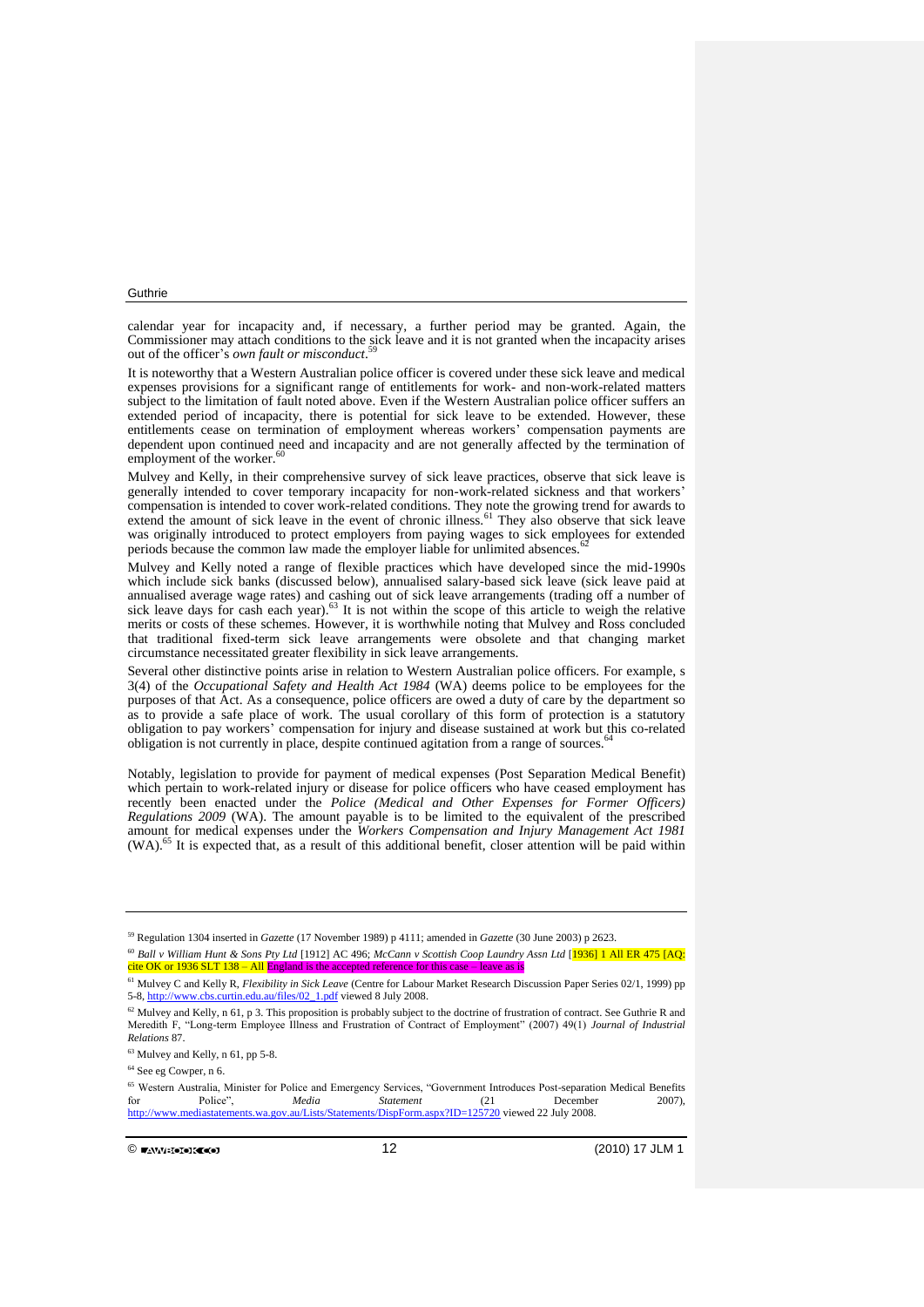the department to data collection and claims to distinguish work-related and non-work-related  $conditions<sup>6</sup>$ 

Of further interest are the provisions of the *Police Assistance Compensation Act 1964* (WA) which provide for payment of compensation to persons injured while assisting police in the execution of their duty. This Act provides, somewhat ironically, that a person other than a police officer will be entitled to compensation if they are injured while assisting a police officer, equivalent to the entitlements provided for a worker under the *Workers Compensation and Injury Management Act* 1981 (WA).<sup>67</sup> In other words, police officers injured in the execution of their duty are not covered under the *Workers Compensation and Injury Management Act 1981* (WA), but those who assist them have coverage equivalent to the *Workers Compensation and Injury Management Act 1981* (WA).

This demonstrates that the situation in Western Australia can be traced to some successful advocacy by the Police Union. At the same time, the success of that advocacy, as explored below, may hinder provision of coverage for workers' compensation for Western Australian police officers.

## **<DIV>SICK LEAVE FOR POLICE OFFICERS IN OTHER JURISDICTIONS**

All jurisdictions, save Western Australia, provide a form of coverage for work accidents and diseases, although the means by which this is achieved varies. It is relevant to the question of coverage to examine the issue of sick leave across jurisdictions and consider whether Western Australian police officers have adequate protection in the event of sickness.

Table 2 presents available data from various sources on the quantum of sick leave. For the most part, the data are patchy. It was not always possible to obtain data over a consistent time period, although some data were obtained from the most current annual reports of the relevant departments and from Auditors-General reviews. The latter applies to New South Wales and Western Australia where there have been concerns about the high rate of sick leave taken by police officers. Western Australian data from the *Profile of the Western Australian State Government Workforce June 2005*<sup>68</sup> (the most recent available data) note that Western Australian police officers had the highest rates of sick leave absence in the State Government workforce. However, there is an acknowledgment that the sick leave absence statistics for police officers include work-related injury data which are not included in the other categories of workers. It follows that the average leave taken by Western Australian police officers is likely to be less than the 10.3 days per annum reported above, which is clearly an inaccurate portrayal of the "true" sick leave taken by police officers in Western Australia.

Given the data in Table 2, it is likely that the non-work-related sick leave component for Western Australian police is 20% to 30% lower than the stated figure of 10.3 days per annum. If the Australian Federal Police data are combined to cover work- and non-work-related absences, the total average days lost exceeds the Western Australian combined total. In New South Wales the Auditor-General noted in 2006 that the rate of sick leave for police officers in that State had increased since 2002. Importantly, the report states that one of the drivers for the higher rates of sick leave is the practice of allowing officers seeking retirement on medical grounds to take sick leave pending final certification of unfitness for service and consequent retirement.

Table 2 shows that, in South Australia and Queensland, a sick bank is available. Sick bank schemes make a specified allocation of sick leave to each employee; when that allocation is exhausted the employee may draw on the sick bank. The sick bank is created by the accumulation of "donations"

<sup>&</sup>lt;sup>66</sup> See *WA Police News* (April 2008)[, https://www.wapolun.org.au/getfile/678.pdf](https://www.wapolun.org.au/getfile/678.pdf) viewed 10 July 2008.

<sup>67</sup> *Police Assistance Compensation Act 1964* (WA), s 5. This Act continues to operate and has been revised as at February 2007.

<sup>68</sup> Government of Western Australia, Department of Premier and Cabinet, *Profile of the Western Australian State Government Workforce June 2005*, Ch 7,<http://www.dpc.wa.gov.au/psmd/pubs/wac/prof05/forewordexplanatorynotes.pdf> viewed 2 July 2008.

<sup>&</sup>lt;sup>69</sup> The Minister for Police acknowledged that the data include sick leave, carer's leave as well as work-related and non-workrelated illness and injury. See Spencer B and Emerson D, "Police Sickie Costs Soar to \$14m – Sick Blue Line", *The West Australian* (8 October 2007) p 4.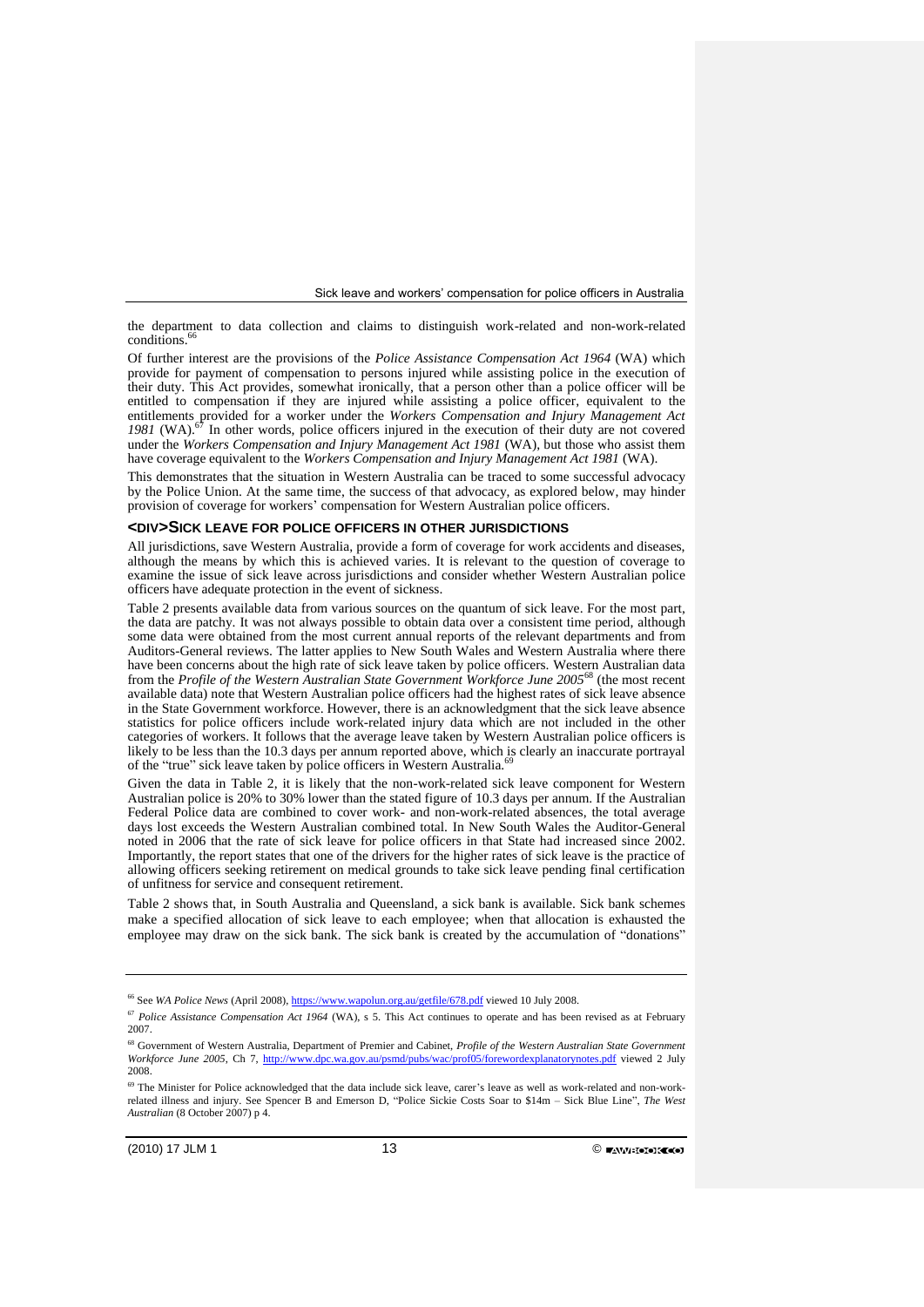from other employees, usually one day of sick leave per employee/member per year. In most instances, this allows employees with prolonged sickness to draw down or borrow almost indefinitely on the sick bank. 70

| <b>Jurisdiction</b> | <b>Sick</b>             | Average        | Work-       | Other relevant provisions/comments                             |
|---------------------|-------------------------|----------------|-------------|----------------------------------------------------------------|
|                     | leave per               | days leave     | related     |                                                                |
|                     | annum                   | taken per      | sickness    |                                                                |
|                     |                         | annum          | per annum   |                                                                |
| Australian          | 18 days                 | 6.6            | 4.85        | Combined<br>sick<br>leave<br>and<br>workers'<br>compensation   |
| Federal             |                         |                |             | approximately 11.5 days per annum; note similarity with        |
| Police (AFP)        |                         |                |             | combined total for Western Australia.                          |
| Victoria            | 15 days                 | $\overline{8}$ | N/A         | Cumulative sick leave allowed.                                 |
| South<br>New        | $15 \text{ days}^{(b)}$ | $9.6^{(c)}$    | N/A         | Accrual of sick leave allowed for pre-1988 appointments (reg   |
| Wales               |                         |                |             | $94(3)$ up to 60 days per annum). Department of Corrective     |
|                     |                         |                |             | Service employees noted as averaging 12 days sick leave per    |
|                     |                         |                |             | annum for custodial officers. <sup>(d)</sup>                   |
|                     |                         |                |             | As reported in Annual Report 2006-2007, a substantial          |
|                     |                         |                |             | reduction in long-term sick leave has taken place since 2002.  |
|                     |                         |                |             | Public sector average in NSW: 8 days (based on 7-hour day).    |
|                     |                         |                |             | Annual Report 2006-2007 shows declining rates of workers'      |
|                     |                         |                |             | compensation claims for police although days lost per officer  |
|                     |                         |                |             | per annum are not shown. <sup>(e)</sup>                        |
| Oueensland          | $15 \text{ days}^{(f)}$ | N/A            | N/A         | Sick bank available.                                           |
| South               | $12 \text{ days}^{(g)}$ | $7.3^{(h)}$    | N/A         | Sick bank available. Declining rate of sick leave reported but |
| Australia           |                         |                |             | compensation data show slight rise in rate of claims since     |
|                     |                         |                |             | $2004 - 2005$ . (i)                                            |
| Western             | 168 days                | 10.3           | Included in | No data available to separate sick leave and work-related-     |
| Australia           |                         |                | the average | injury and disease.                                            |
|                     |                         |                | leave       |                                                                |
|                     |                         |                | figures.    |                                                                |
| Tasmania            | $75 \text{ days}^{(j)}$ | $5.1^{(k)}$    |             | Sick bank available to extend beyond 75 days (Reg 6).          |
| Northern            | Sick                    | N/A            | N/A         | A medical certificate is required when the officer has been    |
| Territory           | leave is                |                |             | absent for more than 4 shifts.                                 |
|                     | not based               |                |             | Workers' compensation data available as to nature and          |
|                     | on any                  |                |             | frequency of claims only. <sup>(m)</sup>                       |
|                     | specific                |                |             |                                                                |
|                     | allocation              |                |             |                                                                |
|                     | per                     |                |             |                                                                |
|                     | year. <sup>(1)</sup>    |                |             |                                                                |

**Table 2 Police sick leave entitlements compared across Australian jurisdictions(a)**

(a) Sick leave statistics are available (possibly more accurate than publicly available data) in the *Actuarial Analysis and Projection of Post Separation Medical Benefits May 2007* attached to the Western Australian Police Force Ministerial Steering Committee Report (August 2007) (copy on file). Unfortunately, the sources of the data are not identified in the report.

(b) *Police Regulations 2000* (NSW), reg 94. See *Mooney v Commissioner of Police, New South Wales Police Service (No 2)* [2003] NSWADT 107 for a discussion of the potential for disability discrimination to occur where an overzealous approach to monitoring of sick leave is taken.

(c) This was an increase of 16% from the average calculated in 2002. However, civilian staff in these departments had similar levels of sick leave at the time of the survey (66.7 hours for police and 66.8 hours for civilian staff). See New South Wales Audit Office, *Auditor-General's Report, Performance Audit Managing Sick Leave in NSW Police and the Department of Corrective Services: Follow-up of 2002 Performance Audit* (2006) p 10, [http://www.audit.nsw.gov.au/publications/reports/performance/2006/followup\\_sickleave/sickleave-contents.html](http://www.audit.nsw.gov.au/publications/reports/performance/2006/followup_sickleave/sickleave-contents.html) viewed 7 July 2008. See also Hughes G, "A Sick Force", *The Australian* (27 June 2008).

(d) New South Wales Audit Office, *Auditor-General's Report, Performance Audit Managing Sick Leave in NSW Police and the Department of Corrective Services: Follow-up of 2002 Performance Audit* (2006) p 10,

<sup>70</sup> The sick bank is regarded as a substantial asset in South Australia; see Carroll M, "Sick Leave – Is It For Sale?" *Police Journal Online* (October 2003),<http://www.policejournalsa.org.au/0310/14a.html> viewed 10 July 2008. Also noted in Mulvey and Kelly, n 61, p 8, [http://www.cbs.curtin.edu.au/files/02\\_1.pdf](http://www.cbs.curtin.edu.au/files/02_1.pdf) viewed 8 July 2008.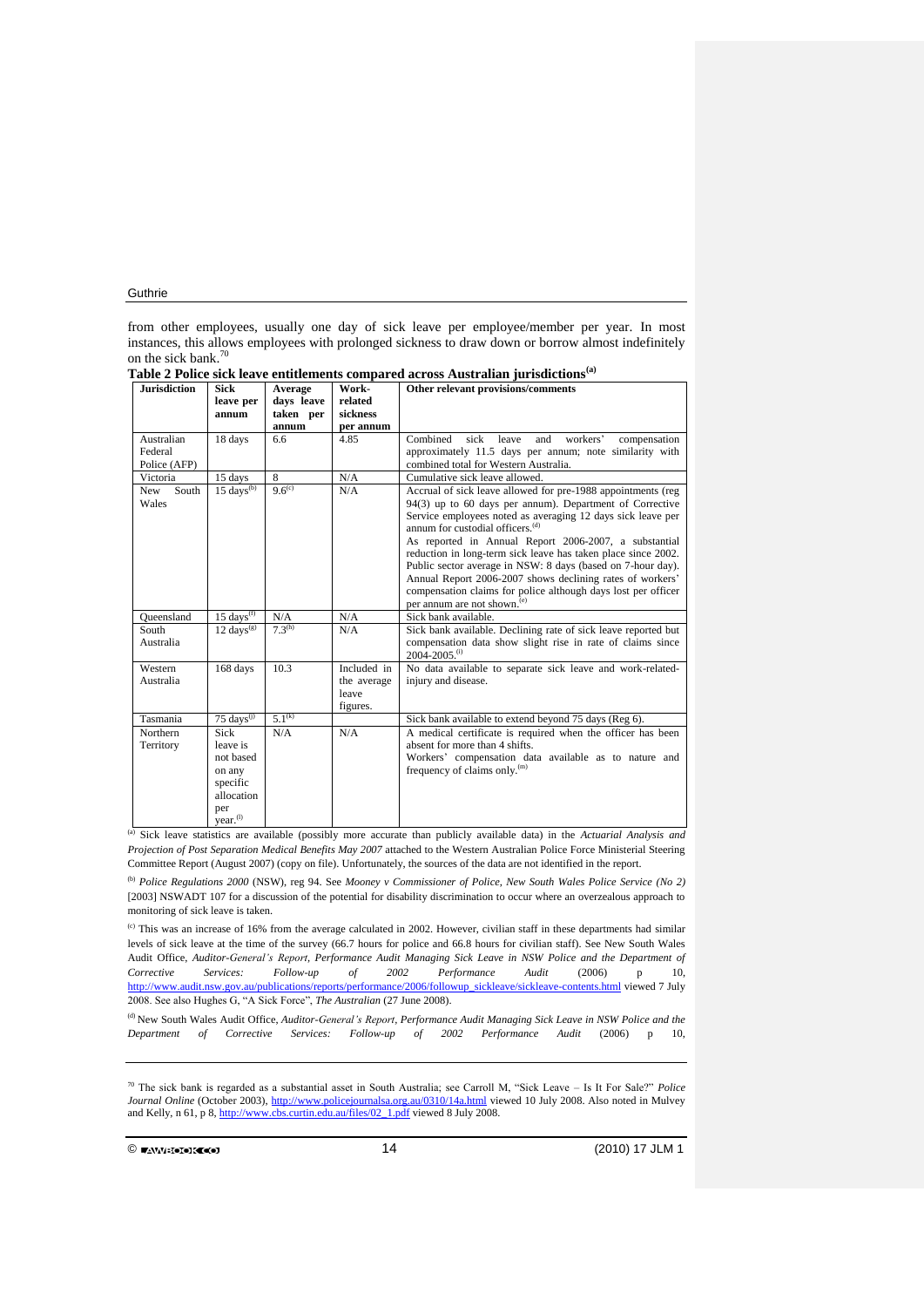|                                                                                                                                        |                     |                                      |           |            |                                                                                 |           |                 | http://www.audit.nsw.gov.au/publications/reports/performance/2006/followup_sickleave/sickleave-contents.html viewed 7 July     |              |       |         |
|----------------------------------------------------------------------------------------------------------------------------------------|---------------------|--------------------------------------|-----------|------------|---------------------------------------------------------------------------------|-----------|-----------------|--------------------------------------------------------------------------------------------------------------------------------|--------------|-------|---------|
| 2008.                                                                                                                                  |                     |                                      |           |            |                                                                                 |           |                 |                                                                                                                                |              |       |         |
| (e)                                                                                                                                    | <b>New</b>          | South                                | Wales     | Police     | Force.                                                                          | Annual    | Report          | 2006-2007                                                                                                                      | (2007)       | D     | 51,     |
|                                                                                                                                        |                     | http://police.nsw.gov.au/            |           |            |                                                                                 |           |                 | _data/assets/file/0019/111277/2006-07_Annual_Report.pdf viewed 7 July 2008.                                                    |              |       |         |
| (f)                                                                                                                                    |                     | Police                               | Service   |            | Award                                                                           |           | 2003            | (Old).                                                                                                                         | cl           |       | 7.2.    |
|                                                                                                                                        |                     |                                      |           |            |                                                                                 |           |                 | http://www.wageline.qld.gov.au/awardsacts/showDoc.html?Awards/P0290/7.2+Sick+leave viewed 19 March 2010. [AQ: new              |              |       |         |
|                                                                                                                                        |                     |                                      |           |            |                                                                                 |           |                 | link not working?] Try http://www.fwa.gov.au/consolidated_awards/an/AN140212/asframe.html viewed 7th April 2010                |              |       |         |
|                                                                                                                                        |                     |                                      |           |            |                                                                                 |           |                 | <sup>(g)</sup> Police Officers Award (SA), cl 19, http://www.industrialcourt.sa.gov.au/index.cfm?objectid=7B97CAE9-E7F2-2F96-  |              |       |         |
|                                                                                                                                        |                     | 317F10E51740FF23 viewed 7 July 2008. |           |            |                                                                                 |           |                 |                                                                                                                                |              |       |         |
|                                                                                                                                        |                     |                                      |           |            |                                                                                 |           |                 | (h) South Australia Police, Annual Report 2006-2007 (2007) p 7.3, http://www.police.sa.gov.au/sapol/about_us/publications.jsp  |              |       |         |
|                                                                                                                                        | viewed 7 July 2008. |                                      |           |            |                                                                                 |           |                 |                                                                                                                                |              |       |         |
| (i)                                                                                                                                    | South               |                                      | Australia | Police.    | Annual                                                                          | Report    | 2006-2007       |                                                                                                                                | (2007)<br>pp |       | 89-90,  |
|                                                                                                                                        |                     |                                      |           |            | http://www.police.sa.gov.au/sapol/about_us/publications.jsp viewed 7 July 2008. |           |                 |                                                                                                                                |              |       |         |
| $^{(i)}$ Police Regulations 2003 (Tas). A police officer is entitled to be absent from duty on sick leave on full pay for a period not |                     |                                      |           |            |                                                                                 |           |                 |                                                                                                                                |              |       |         |
|                                                                                                                                        |                     |                                      |           |            |                                                                                 |           |                 | exceeding 75 working days in any one year of service (see reg 4). This regulation does not apply to absence from duty as a     |              |       |         |
| result                                                                                                                                 | of                  | illness<br>an                        | <b>or</b> | injury     | contracted                                                                      | <b>or</b> | sustained<br>in | the<br>execution                                                                                                               | of           | duty. | See     |
|                                                                                                                                        |                     |                                      |           |            |                                                                                 |           |                 | http://www.thelaw.tas.gov.au/print/index.w3p;doc_id=+189+2003+AT@EN+20080626000000;rec=0 viewed 7 July 2008.                   |              |       |         |
| (k)                                                                                                                                    |                     |                                      |           |            |                                                                                 |           |                 | Tasmanian Department of Police and Emergency Management, Annual Report 2006-2007 (2007) p                                      |              |       | 128.    |
| http://www.police.tas.gov.au/_data/assets/pdf_file/0016/25612/Annual_Report_2006-07.pdf viewed 7 July 2008.                            |                     |                                      |           |            |                                                                                 |           |                 |                                                                                                                                |              |       |         |
|                                                                                                                                        |                     |                                      |           |            |                                                                                 |           |                 | <sup>(l)</sup> Northern Territory Police, http://www.pfes.nt.gov.au/index.cfm?fuseaction=page&p=433&m=23&sm=200 viewed 10 July |              |       |         |
| 2008.                                                                                                                                  |                     |                                      |           |            |                                                                                 |           |                 |                                                                                                                                |              |       |         |
| (m)                                                                                                                                    |                     | Northern                             |           | Territory, |                                                                                 | Annual    | Report          |                                                                                                                                | 2007         |       | (2007). |

[http://www.nt.gov.au/pfes/documents/File/police/publications/annrep/Annual\\_Report\\_2007\\_FINAL.pdf](http://www.nt.gov.au/pfes/documents/File/police/publications/annrep/Annual_Report_2007_FINAL.pdf) viewed 10 July 2008.

The data available from Tasmania show a relatively low rate of absence through non-work-related sickness despite a generous sick leave allocation of 75 days (with extensions through a sick bank). Surprisingly, the Northern Territory has no formal arrangements for sick leave and sets no cap for sick leave entitlements. Unfortunately, no data are publicly available relating to the sick leave absences of Northern Territory police.

There appears to be little correlation between the form of sick leave available and the average absences of police officers or between average absences and whether police officers have workers' compensation coverage. While further research is clearly warranted, it is reasonable to surmise that the rates of sick leave for non-work-related matters may be influenced by a range of factors. On the sparse data available, the most populous jurisdictions with highest numbers of sworn officers (Table 3) appear to have the highest rates of sick leave. Clearly, other factors are at play: eg, crime rates, stress levels and administrative procedures for claiming sick leave.

| Table 3 Total number of full time equivalent sworn officers by jurisdiction <sup>(a)</sup> |  |  |  |  |  |
|--------------------------------------------------------------------------------------------|--|--|--|--|--|
|--------------------------------------------------------------------------------------------|--|--|--|--|--|

| <b>Jurisdiction</b>              | <b>Total sworn officers</b> |
|----------------------------------|-----------------------------|
| New South Wales                  | 10,895                      |
| Victoria                         | 8,854                       |
| Oueensland                       | 7,128                       |
| Western Australia                | 4,325                       |
| South Australia                  | 2,906                       |
| Tasmania                         | 937                         |
| Northern Territory               | 858                         |
| <b>Australian Federal Police</b> | 489                         |

Australian Federal Police 489 **(a)** Australian Institute of Criminology, *Composition of Australia's Police Services as at 30 June 2006*, <http://www.aic.gov.au/stats/cjs/police/pol2006.html> [AQ: link not working – leave as is? Yes please] viewed 10 July 2008. The data vary slightly from the ABS data in the *Year Book 2002 Crime and Justice – Police*, although the differences are not substantial and the relative numbers/size of force are similar: see <http://www.yprl.vic.gov.au/cdroms/yearbook2002/cd/wcd00002/wcd00217.htm> viewed 10 July 2008.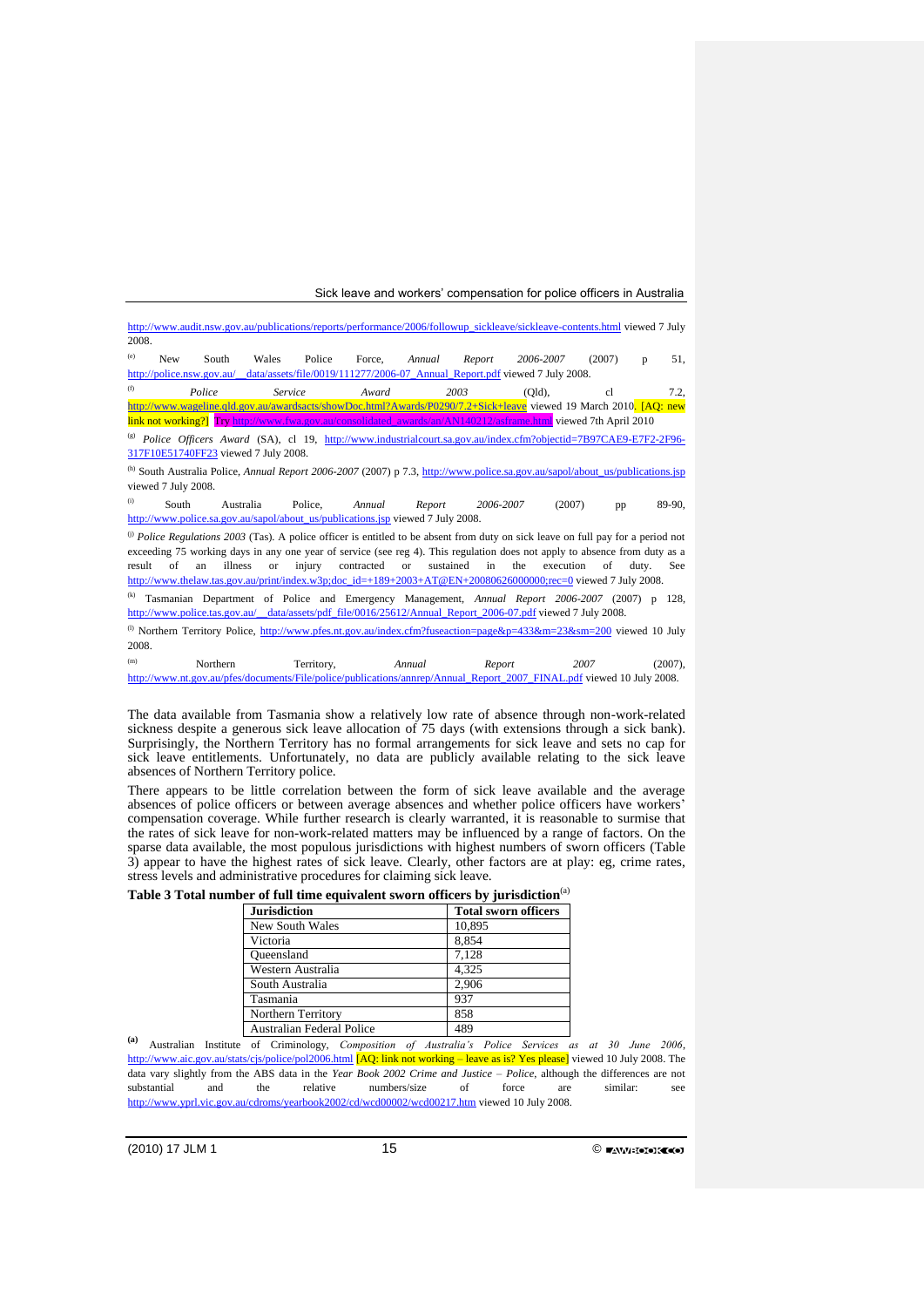Of some significance is the fact that the *Police Act 1892* (WA) regulations establish that the officers covered by those regulations are able to claim extensive sick leave for work-related and non-workrelated illness. In addition, they may claim reimbursement of any medical expenses.

#### **<DIV>CONCLUSIONS AND REFLECTIONS**

Any conclusions drawn from the above discussion are largely speculative, given that the data publicly available in relation to sick leave and workers' compensation are incomplete. In 1987 Swanton noted the need to review health data collections in the relevant agencies.<sup>71</sup> The public compilation and publication in annual reports by police agencies of data relating to sick leave and workers' compensation are not uniform and in some cases data are simply not accessible. These issues are also reflected in current international research which notes the lack of data in relation to police sick leave generally.

Some themes emerge in relation to sick leave entitlements. Most jurisdictions provide systems which allow for extended sick leave for police officers. This is done either through discretionary grants of sick leave or the use of sick leave banks. Western Australia and Tasmania have extensive primary sick leave entitlements and provision for further leave. These two jurisdictions, together with the Northern Territory, are probably the statistical outliers in relation to entitlements.

It is not possible to determine conclusively from the available data if the presence of extensive sick leave entitlement affects the amount of sick leave taken. This has implications for Western Australia which sits alone as the only Australian jurisdiction without workers' compensation coverage. From an industrial relations perspective, the resistance to gaining coverage for workers' compensation can probably be accounted for by the following factors:

- State government and/or departmental resistance to providing coverage for workers' compensation while allowing retention of extensive sick leave provisions;
- resistance of long-serving officers to losing sick leave and medical benefits; and
- resistance to surrendering coverage for non-work-related medical expenses.

Some comments can be made on these issues. The fear of increased costs due to the provision of coverage for workers' compensation and extended sick leave is probably ill-founded. For example, South Australia, Tasmania, the Northern Territory and Queensland all allow for the co-existence of workers' compensation and extended sick leave. These jurisdictions are useful models and sources of reference which may allow for compromise on the issue of the primary entitlement to sick leave and workers' compensation in Western Australia.

There are some issues relating to long-serving officers which may become critical and present resistance to change if the primary entitlement to sick leave is reduced markedly. However, the New South Wales arrangements allow for the "grandfathering" of sick leave entitlements and present an appropriate model for negotiation of this issue. A sticking point may be the sensitive matter relating to the surrender of entitlement to payment of non-work-related medical expenses currently provided for under cll 35-37 of the *Western Australian Police Industrial Agreement 2006.* The argument for the modified retention of these clauses can be based around the issues previously canvassed in the decision of *Western Australian Police Unions of Workers v Minister for Police* [1995] WAIRComm 166 relating to the nature and rate of disease and injury for police officers. It seems reasonable to continue to assert that police have a higher rate of injury than the general community and that the nature of their work patterns blurs the lines between work and non-work activities. This makes it harder to separate work-caused incapacity from non-work-related incapacity and consequently it may be appropriate to retain some coverage for non-work medical expenses. The **current [AQ: still OK?** 

 $71$  Swanton, n 5, p 4.

<sup>72</sup> Korlin, Alexanderson and Svedberg, n 40 at 310-319.